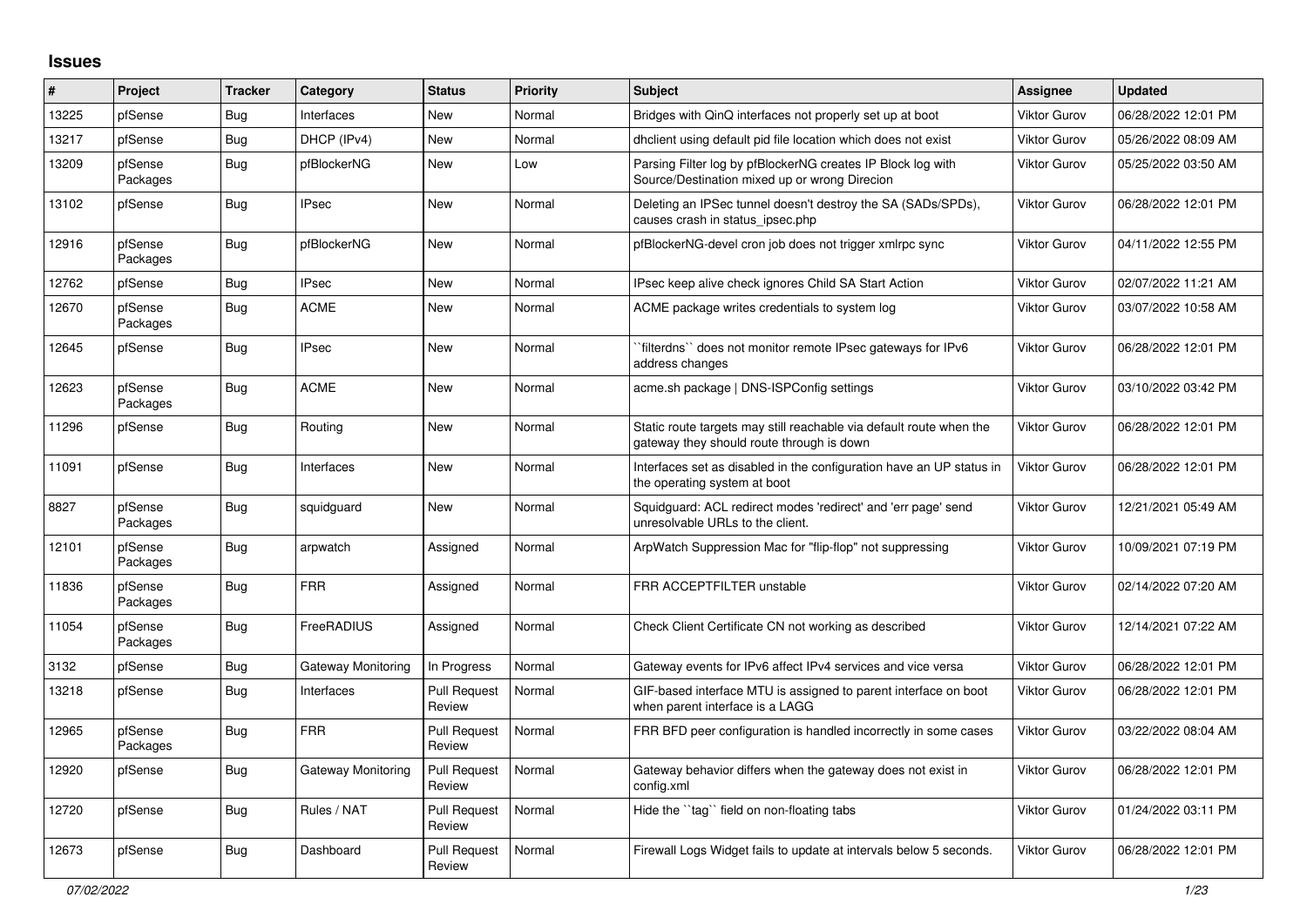| #     | Project             | <b>Tracker</b> | Category                    | <b>Status</b>                 | Priority | Subject                                                                           | <b>Assignee</b>     | <b>Updated</b>      |
|-------|---------------------|----------------|-----------------------------|-------------------------------|----------|-----------------------------------------------------------------------------------|---------------------|---------------------|
| 12385 | pfSense             | <b>Bug</b>     | <b>Virtual IP Addresses</b> | <b>Pull Request</b><br>Review | Normal   | deleteVIP() does not check 1:1 NAT and Outbound NAT rules                         | <b>Viktor Gurov</b> | 06/28/2022 12:01 PM |
| 12225 | pfSense             | <b>Bug</b>     | Authentication              | <b>Pull Request</b><br>Review | Normal   | Group membership field is not needed for remote groups                            | <b>Viktor Gurov</b> | 06/28/2022 12:01 PM |
| 11877 | pfSense             | <b>Bug</b>     | Web Interface               | <b>Pull Request</b><br>Review | Very Low | Labels and description dissapear in firewall schedule edit.php                    | <b>Viktor Gurov</b> | 06/28/2022 12:01 PM |
| 13034 | pfSense<br>Packages | <b>Bug</b>     | Zabbix                      | Feedback                      | Normal   | Zabbix6 Agent and Proxy fail to set the PSK from the web GUI in its<br>conf files | <b>Viktor Gurov</b> | 04/06/2022 11:59 AM |
| 12869 | pfSense<br>Packages | <b>Bug</b>     | <b>BIND</b>                 | Feedback                      | Normal   | Bind DNS Package AAAA filtering Broken on new ZFS Installs                        | <b>Viktor Gurov</b> | 03/09/2022 12:38 PM |
| 12706 | pfSense<br>Packages | Bug            | pfBlockerNG                 | Feedback                      | Normal   | pfBlockerNG and unbound does not work after switching /var to<br>RAM disk         | <b>Viktor Gurov</b> | 03/24/2022 10:47 AM |
| 12683 | pfSense<br>Packages | <b>Bug</b>     | Snort                       | Feedback                      | Normal   | snort get vpns list() does not include OpenVPN CSO                                | <b>Viktor Gurov</b> | 02/15/2022 10:47 AM |
| 12506 | pfSense<br>Packages | <b>Bug</b>     | Suricata                    | Feedback                      | Normal   | Only selected instance is restarted on suppress list change                       | <b>Viktor Gurov</b> | 12/01/2021 04:43 AM |
| 12322 | pfSense<br>Packages | <b>Bug</b>     | Suricata                    | Feedback                      | Normal   | Suricata creates invalid HOME_NET entries                                         | <b>Viktor Gurov</b> | 09/10/2021 11:42 AM |
| 12264 | pfSense<br>Packages | <b>Bug</b>     | Squid                       | Feedback                      | Low      | Stray <table> line in squid monitor.php</table>                                   | <b>Viktor Gurov</b> | 12/23/2021 10:53 AM |
| 12206 | pfSense<br>Packages | <b>Bug</b>     | NET-SNMP                    | Feedback                      | Normal   | Certificate Manager page doesn't show Net-SNMP used certificates                  | <b>Viktor Gurov</b> | 12/30/2021 09:40 AM |
| 12167 | pfSense<br>Packages | Bug            | <b>FRR</b>                  | Feedback                      | Normal   | BGP TCP setkey not set if neighbor is in peer group                               | <b>Viktor Gurov</b> | 09/16/2021 09:38 AM |
| 12036 | pfSense<br>Packages | Bug            | Zabbix                      | Feedback                      | Normal   | Certificate Manager page do not show Zabbix used certificates                     | <b>Viktor Gurov</b> | 07/15/2021 11:46 AM |
| 11961 | pfSense<br>Packages | Bug            | <b>FRR</b>                  | Feedback                      | Normal   | FRR OSPF add unwanted area 0 authentication to router ospf                        | <b>Viktor Gurov</b> | 09/16/2021 10:25 PM |
| 11937 | pfSense<br>Packages | <b>Bug</b>     | haproxy                     | Feedback                      | Normal   | HAproxy "Use Client-IP" option breaks Captive Portal                              | <b>Viktor Gurov</b> | 06/22/2021 08:48 AM |
| 11847 | pfSense<br>Packages | <b>Bug</b>     | <b>FRR</b>                  | Feedback                      | Normal   | Filters not applied to PEER Groups                                                | <b>Viktor Gurov</b> | 07/30/2021 07:45 PM |
| 11756 | pfSense<br>Packages | <b>Bug</b>     | haproxy                     | Feedback                      | Normal   | HaProxy does not transfer backend states during reload                            | Viktor Gurov        | 07/14/2021 01:21 PM |
| 11746 | pfSense<br>Packages | <b>Bug</b>     | FreeRADIUS                  | Feedback                      | Normal   | Second LDAP server configuration misses the ipaNThash control<br>attribute        | <b>Viktor Gurov</b> | 07/14/2021 01:44 PM |
| 11693 | pfSense<br>Packages | <b>Bug</b>     | <b>FRR</b>                  | Feedback                      | Normal   | IPv6 static routing fails                                                         | <b>Viktor Gurov</b> | 04/26/2022 08:50 AM |
| 11681 | pfSense<br>Packages | <b>Bug</b>     | <b>FRR</b>                  | Feedback                      | Normal   | FRR generates invalid BFD configuration after removing interfaces                 | <b>Viktor Gurov</b> | 07/14/2021 04:40 PM |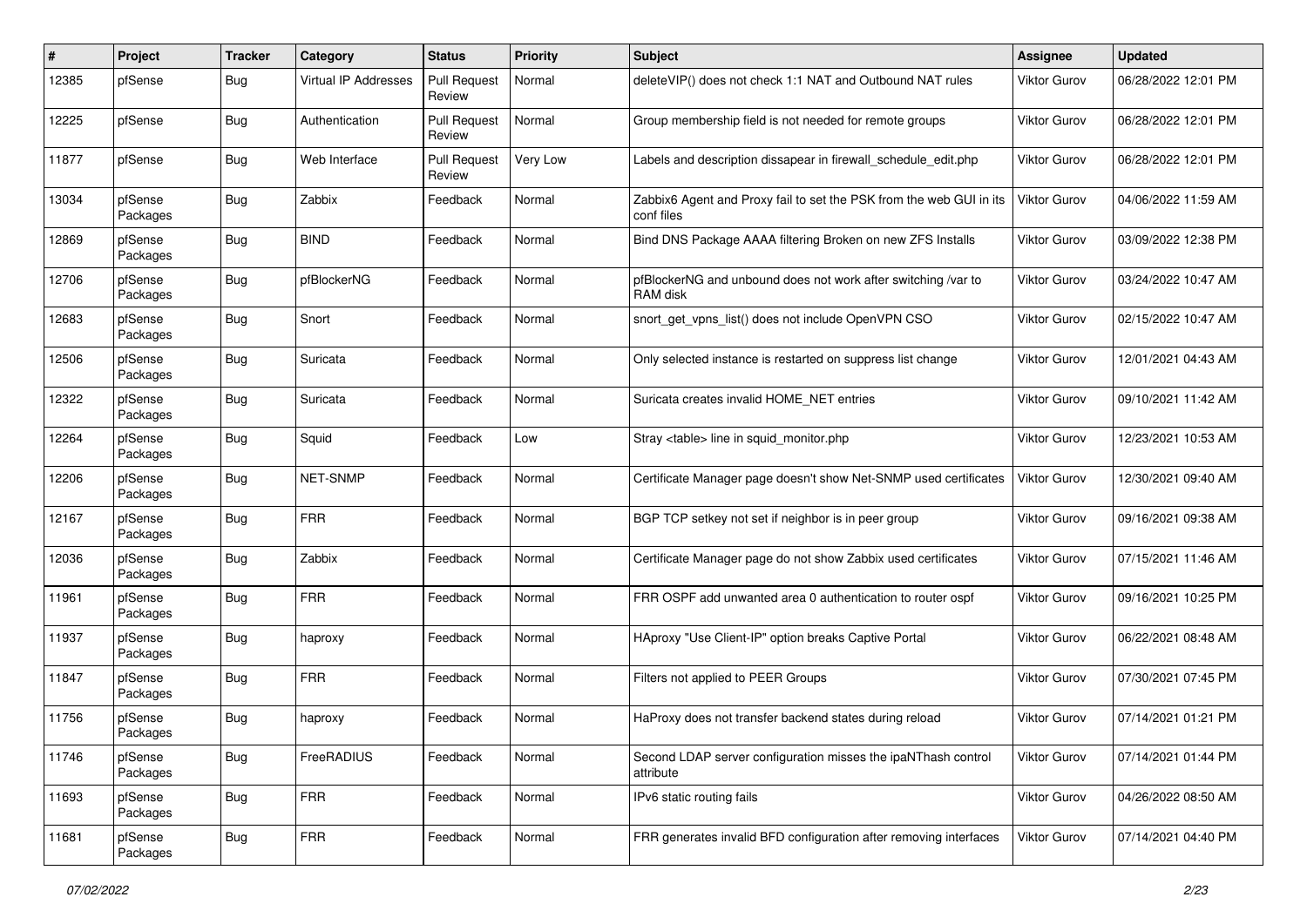| $\pmb{\#}$ | Project             | <b>Tracker</b> | Category         | <b>Status</b>                 | <b>Priority</b> | <b>Subject</b>                                                                                | <b>Assignee</b>                | <b>Updated</b>      |
|------------|---------------------|----------------|------------------|-------------------------------|-----------------|-----------------------------------------------------------------------------------------------|--------------------------------|---------------------|
| 11515      | pfSense<br>Packages | <b>Bug</b>     | node exporter    | Feedback                      | Normal          | node exporter 0.18.1 1 - Unable to interact or start the service from<br>web ui               | <b>Viktor Gurov</b>            | 07/14/2021 12:37 PM |
| 11491      | pfSense<br>Packages | <b>Bug</b>     | haproxy          | Feedback                      | Normal          | haproxy-devel v0.62 2 - startup error 'httpchk'                                               | Viktor Gurov                   | 06/22/2021 08:46 AM |
| 11477      | pfSense<br>Packages | <b>Bug</b>     | <b>FRR</b>       | Feedback                      | Normal          | FRR does not recognize some BFD options                                                       | Viktor Gurov                   | 02/26/2021 10:52 PM |
| 11404      | pfSense<br>Packages | <b>Bug</b>     | <b>FRR</b>       | Feedback                      | Normal          | Incorrect prefix/access lists migration on update                                             | Viktor Gurov                   | 02/18/2021 09:49 AM |
| 11388      | pfSense<br>Packages | <b>Bug</b>     | FreeRADIUS       | Feedback                      | Normal          | Captive Portal authentication error with MySQL backend                                        | Viktor Gurov                   | 02/10/2021 08:54 AM |
| 11343      | pfSense<br>Packages | Bug            | <b>BIND</b>      | Feedback                      | Low             | Invalid link to pfSense-pkg-bind changelog                                                    | <b>Viktor Gurov</b>            | 04/05/2022 08:12 AM |
| 11331      | pfSense<br>Packages | <b>Bug</b>     | FreeRADIUS       | Feedback                      | Normal          | FreeRADIUS latest package upgrade broke Plain Mac<br>Authentication                           | Viktor Gurov                   | 01/30/2021 10:08 AM |
| 11274      | pfSense<br>Packages | <b>Bug</b>     | ntop             | Feedback                      | Normal          | ntopng https web server does not present full certificate chain                               | <b>Viktor Gurov</b>            | 01/28/2021 09:51 AM |
| 11180      | pfSense<br>Packages | <b>Bug</b>     | Filer            | Feedback                      | Normal          | Filer run action for files on sync that wan't been modified                                   | Viktor Gurov                   | 01/08/2021 07:27 AM |
| 11135      | pfSense<br>Packages | <b>Bug</b>     | haproxy          | Feedback                      | High            | HAproxy OCSP reponse crontab bug                                                              | Viktor Gurov                   | 09/10/2021 11:51 AM |
| 11098      | pfSense<br>Packages | <b>Bug</b>     | Backup           | Feedback                      | Normal          | Backup Files and Directories plugin crashes firewall if /root specified<br>as backup location | <b>Viktor Gurov</b>            | 12/23/2021 10:45 AM |
| 10572      | pfSense<br>Packages | <b>Bug</b>     | Squid            | Feedback                      | Normal          | STARTTLS option is ignored                                                                    | <b>Viktor Gurov</b>            | 04/22/2022 02:20 AM |
| 10450      | pfSense<br>Packages | Bug            | Squid            | Feedback                      | Normal          | Squid reverse proxy switching peers                                                           | Viktor Gurov                   | 04/22/2022 02:21 AM |
| 6964       | pfSense<br>Packages | <b>Bug</b>     | Suricata         | Feedback                      | Normal          | Host OS Policy Assignment broken when using "Import" or "Aliases"<br>buttons                  | <b>Viktor Gurov</b>            | 08/20/2021 07:52 AM |
| 4088       | pfSense<br>Packages | <b>Bug</b>     | squidguard       | Feedback                      | Normal          | Buggy squidgurd config file is created                                                        | <b>Viktor Gurov</b>            | 01/28/2021 10:01 AM |
| 13298      | pfSense             | <b>Bug</b>     | Dynamic DNS      | <b>Pull Request</b><br>Review | Normal          | Dynv6 does not check response code when updating                                              | <b>Tiago Beling</b><br>d'Avila | 06/28/2022 12:01 PM |
| 13114      | pfSense<br>Packages | Bug            | <b>BIND</b>      | Feedback                      | Normal          | BIND calls rndc in rc_stop when named is not running                                          | <b>Stuart Wyatt</b>            | 05/04/2022 12:41 PM |
| 11352      | pfSense             | Bug            | FreeBSD          | New                           | Low             | CTF types > 2^15 in the pfSense kernel config results in DTrace<br>failing                    | Scott Long                     | 03/17/2021 02:52 AM |
| 8179       | pfSense             | Bug            | DHCP (IPv4)      | Feedback                      | Normal          | Incorrect reverse DNS zone in DHCP server config for<br>non-octet-aligned subnet mask         | Renato Botelho                 | 02/09/2022 11:17 PM |
| 13282      | pfSense Plus        | Bug            | Aliases / Tables | New                           | Normal          | FQDN Aliases Break if an Invalid Domain is Present in the Chain                               | Reid Linnemann                 | 06/30/2022 05:04 PM |
| 13226      | pfSense             | Bug            | Captive Portal   | Confirmed                     | Normal          | Captive Portal doesn't disconnect established OpenVPN link                                    | Reid Linnemann                 | 05/30/2022 10:38 AM |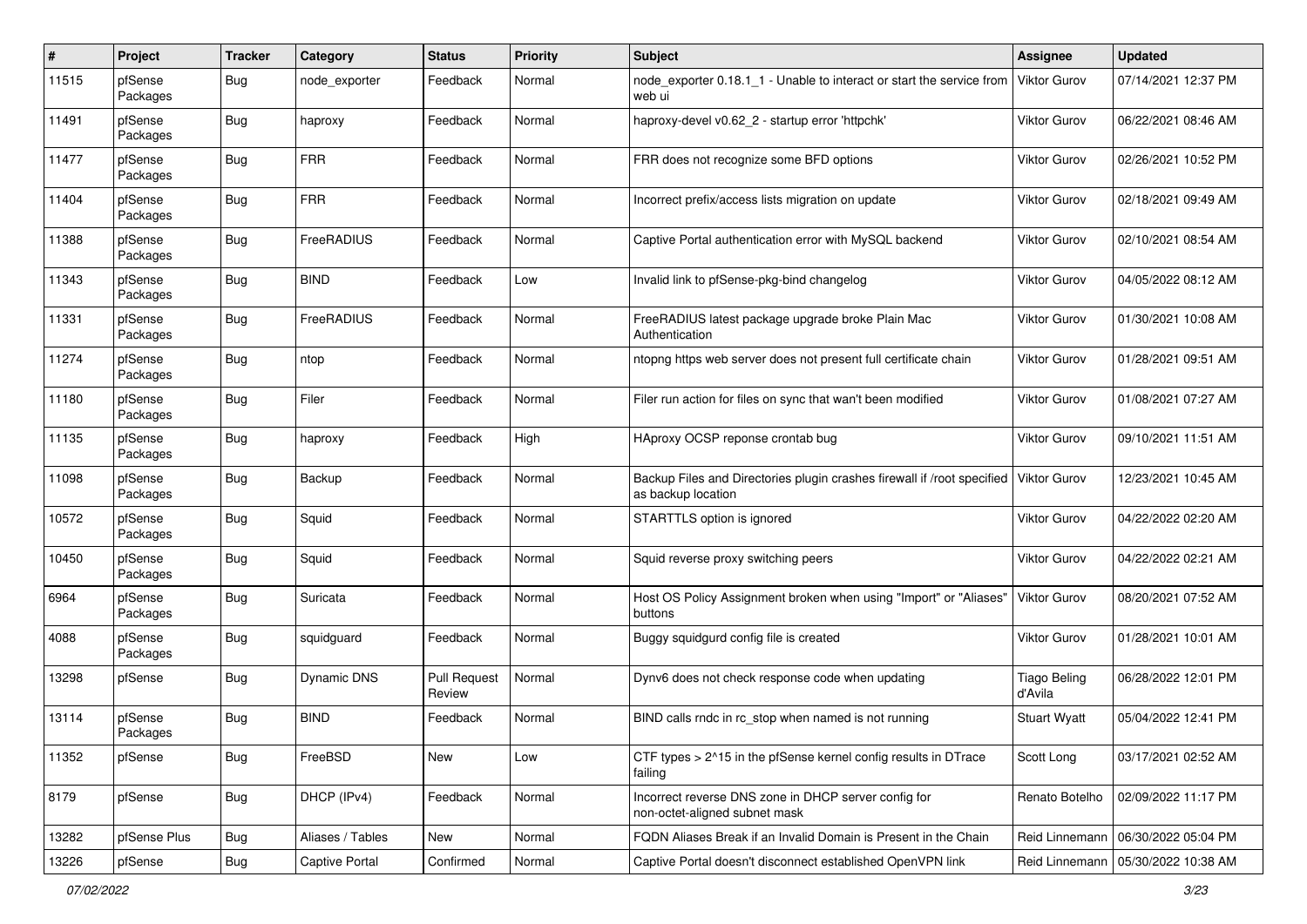| #     | Project             | <b>Tracker</b> | Category                            | <b>Status</b>                 | <b>Priority</b> | <b>Subject</b>                                                                                              | <b>Assignee</b>       | <b>Updated</b>      |
|-------|---------------------|----------------|-------------------------------------|-------------------------------|-----------------|-------------------------------------------------------------------------------------------------------------|-----------------------|---------------------|
| 9296  | pfSense             | Bug            | Aliases / Tables                    | Confirmed                     | Low             | Alias content is sometimes incomplete when mixing FQDN and IP<br>address                                    | Reid Linnemann        | 06/18/2022 03:12 PM |
| 13215 | pfSense             | <b>Bug</b>     | <b>Captive Portal</b>               | Assigned                      | Normal          | Allowed MAC/IP/Hostname traffic counts for authorized users                                                 | Reid Linnemann        | 05/31/2022 05:31 PM |
| 13317 | pfSense             | <b>Bug</b>     | <b>PHP</b> Interpreter              | Feedback                      | Normal          | array filter" PHP Errors in "interfaces.inc"                                                                | Reid Linnemann        | 06/30/2022 11:46 AM |
| 4451  | pfSense             | <b>Bug</b>     | DHCP (IPv4)                         | New                           | Low             | Status DHCP Leases shows double entries for static entries without<br>IP address                            | <b>Phillip Davis</b>  | 05/21/2022 04:55 PM |
| 13014 | pfSense             | <b>Bug</b>     | <b>IPsec</b>                        | <b>New</b>                    | Normal          | Charon.vici can get in a bad state                                                                          | Mateusz Guzik         | 06/28/2022 12:01 PM |
| 12849 | pfSense             | <b>Bug</b>     | <b>Operating System</b>             | New                           | Normal          | pfsync kernel crash on reboot                                                                               | Mateusz Guzik         | 02/22/2022 02:02 PM |
| 12079 | pfSense             | <b>Bug</b>     | <b>IGMP Proxy</b>                   | <b>New</b>                    | Normal          | IGMPProxy: kernel panic, Sleeping thread owns a non-sleepable<br>lock                                       | Mateusz Guzik         | 06/28/2022 12:01 PM |
| 12144 | pfSense             | <b>Bug</b>     | <b>Operating System</b>             | In Progress                   | Normal          | Bug in "df -t" filtering if two filesystems use the same mountpoint                                         | Mateusz Guzik         | 09/10/2021 10:07 AM |
| 12547 | pfSense             | Bug            | <b>Operating System</b>             | Feedback                      | Normal          | unsheduled system reboot/crash                                                                              | Mateusz Guzik         | 12/01/2021 01:20 PM |
| 9349  | pfSense             | <b>Bug</b>     | IPsec                               | Confirmed                     | Normal          | IPSec service start/stop/restart fails after settings change                                                | Markus<br>Stockhausen | 10/30/2020 01:33 PM |
| 13243 | pfSense             | <b>Bug</b>     | OpenVPN                             | <b>Pull Request</b><br>Review | Normal          | OpenVPN status for multi-user VPN shows info icon to display<br>RADIUS rules when there are none to display | Marcos<br>Mendoza     | 06/28/2022 12:01 PM |
| 7996  | pfSense             | Bug            | Web Interface                       | <b>Pull Request</b><br>Review | Very Low        | Unnecessary link tag in login page                                                                          | Marcos<br>Mendoza     | 06/28/2022 12:01 PM |
| 11626 | pfSense Plus        | <b>Bug</b>     | Authentication                      | New                           | Normal          | Google LDAP connection failed due to lack of SNI for TLS 1.3                                                | Luiz Souza            | 06/27/2022 07:23 AM |
| 10875 | pfSense             | Bug            | Gateways                            | <b>New</b>                    | Normal          | PPP periodic reset does not fully restore gateway group round-robin<br>functionality                        | Luiz Souza            | 11/05/2020 07:44 AM |
| 10708 | pfSense             | <b>Bug</b>     | Upgrade                             | New                           | Normal          | ZFS bootpool boot symlink issue                                                                             | Luiz Souza            | 03/08/2021 07:03 AM |
| 8964  | pfSense             | <b>Bug</b>     | <b>IPsec</b>                        | <b>New</b>                    | High            | IPsec async cryptography advanced setting - TCP traffic not<br>passing through                              | Luiz Souza            | 12/08/2020 12:09 PM |
| 8815  | pfSense             | <b>Bug</b>     | Interfaces                          | New                           | Normal          | IP addresses are removed from interfaces when link is lost and<br>either IPv4 or IPv6 is dynamic            | Luiz Souza            | 07/21/2021 07:49 AM |
| 8324  | pfSense             | <b>Bug</b>     | Hardware / Drivers                  | <b>New</b>                    | Normal          | bxe cards require promisc for OSPF                                                                          | Luiz Souza            | 05/25/2020 03:19 PM |
| 8192  | pfSense             | <b>Bug</b>     | Gateway Monitoring                  | <b>New</b>                    | Low             | dpinger - Change in ISP link-local IPv6 address drops connectivity                                          | Luiz Souza            | 11/05/2020 07:31 AM |
| 8100  | pfSense             | Bug            | CARP                                | New                           | Normal          | pfsync Initially Deletes States on Primary for Connections<br>Established through Secondary                 | Luiz Souza            | 02/08/2022 12:59 PM |
| 8013  | pfSense             | <b>Bug</b>     | <b>IPsec</b>                        | New                           | Normal          | IPsec MSS clamping value shared for IPv4 and IPv6                                                           | Luiz Souza            | 10/28/2021 01:37 PM |
| 7235  | pfSense             | Bug            | <b>IPsec</b>                        | New                           | Normal          | 4860 has not got significant IPsec performance rising with enabled<br>HW acceleration                       | Luiz Souza            | 12/18/2021 04:32 PM |
| 6295  | pfSense             | Bug            | <b>Traffic Shaper</b><br>(Limiters) | New                           | Normal          | Crash upon applying CODELQ to untagged parent interface when<br>also applied to daughter VLAN               | Luiz Souza            | 08/20/2019 02:44 PM |
| 6023  | pfSense<br>Packages | Bug            | Suricata                            | <b>New</b>                    | Low             | Traffic Shaper (pfsense 2.3) Suricata V3.0 Inline Mode Operation                                            | Luiz Souza            | 04/15/2016 05:59 AM |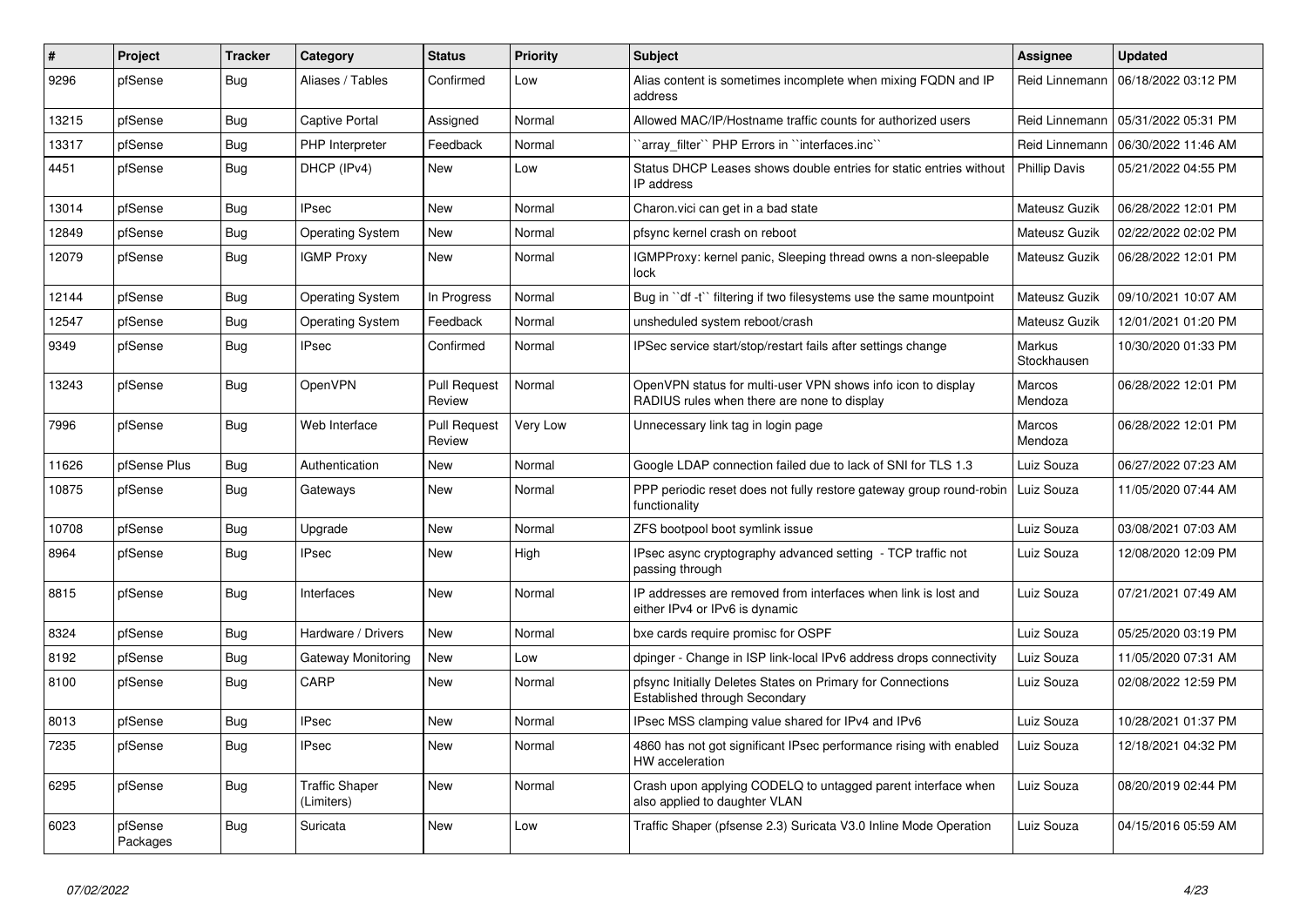| $\#$  | Project             | <b>Tracker</b> | Category                            | <b>Status</b>                 | Priority  | <b>Subject</b>                                                                                                                                 | <b>Assignee</b>        | <b>Updated</b>      |
|-------|---------------------|----------------|-------------------------------------|-------------------------------|-----------|------------------------------------------------------------------------------------------------------------------------------------------------|------------------------|---------------------|
| 4479  | pfSense             | Bug            | <b>Operating System</b>             | New                           | Normal    | Firewall rules won't match GRE interface after applying IPSEC<br>transport encryption on GRE tunnel                                            | Luiz Souza             | 08/20/2021 08:46 AM |
| 1819  | pfSense             | Bug            | <b>DNS Resolver</b>                 | New                           | Normal    | DNS Resolver Not Registering DHCP Server Specified Domain<br>Name                                                                              | Luiz Souza             | 04/28/2022 01:53 PM |
| 6333  | pfSense             | <b>Bug</b>     | Gateway Monitoring                  | Confirmed                     | Normal    | Bootup starts/restarts dpinger multiple times                                                                                                  | Luiz Souza             | 11/16/2020 01:11 PM |
| 6220  | pfSense             | <b>Bug</b>     | <b>Operating System</b>             | Confirmed                     | Normal    | state mismatch with host-initiated traffic matching binat to IP not<br>locally assigned                                                        | Luiz Souza             | 06/08/2016 09:23 AM |
| 4406  | pfSense             | <b>Bug</b>     | <b>Operating System</b>             | Confirmed                     | Normal    | ALTQ problems with wireless cloned interfaces                                                                                                  | Luiz Souza             | 11/19/2015 12:06 AM |
| 3824  | pfSense             | <b>Bug</b>     | <b>Traffic Shaper</b><br>(Limiters) | Confirmed                     | Normal    | Limiters on bridge break traffic outside locally-configured IP subnets                                                                         | Luiz Souza             | 11/03/2016 07:16 PM |
| 4298  | pfSense             | <b>Bug</b>     | <b>SNMP</b>                         | Assigned                      | Very Low  | Excessive errors from snmpd                                                                                                                    | Luiz Souza             | 09/13/2020 08:21 AM |
| 8611  | pfSense             | <b>Bug</b>     | Interfaces                          | In Progress                   | Normal    | unable to receive IPv6 RA's on SG-1000, default route lost                                                                                     | Luiz Souza             | 02/01/2021 03:31 PM |
| 7389  | pfSense             | <b>Bug</b>     | <b>Traffic Shaper</b><br>(Limiters) | In Progress                   | Normal    | Limiter does not work with transparent proxy                                                                                                   | Luiz Souza             | 02/01/2021 03:31 PM |
| 9123  | pfSense             | <b>Bug</b>     | Interfaces                          | Feedback                      | Very High | Adding/configuring vlan on ixl-devices causes aq_add_macvlan err<br>-53, aq_error 14                                                           | Luiz Souza             | 05/16/2022 07:57 AM |
| 13323 | pfSense             | <b>Bug</b>     | Captive Portal                      | New                           | Normal    | Captive Portal breaks policy based routing for mac address<br>bypassed clients after upgrade to 22.05                                          | <b>Kristof Provost</b> | 06/30/2022 09:46 AM |
| 13303 | pfSense             | <b>Bug</b>     | Dynamic DNS                         | <b>Pull Request</b><br>Review | Normal    | DynDNS - DNSExit no longer working                                                                                                             | Koen Zomers            | 06/28/2022 12:01 PM |
| 11797 | pfSense<br>Packages | <b>Bug</b>     | <b>Status Traffic Totals</b>        | New                           | Normal    | Traffic Totals lost upon reboot when using a ramdisk for /var and<br>/tmp                                                                      | John Cornwell          | 04/10/2021 06:27 PM |
| 13240 | pfSense             | Bug            | Rules / NAT                         | New                           | Normal    | User is forced to pick an NPt destination IPv6 prefix length even<br>when choosing a drop-down entry which contains a defined prefix<br>length | Jim Pingle             | 06/28/2022 12:01 PM |
| 13228 | pfSense             | <b>Bug</b>     | Interfaces                          | New                           | Normal    | Recovering interface gateway may not be added back into gateway<br>groups and rules when expected                                              | Jim Pingle             | 06/29/2022 04:31 PM |
| 13132 | pfSense             | <b>Bug</b>     | Backup / Restore                    | New                           | Normal    | Two SSHDATA Sections in Restored Config Breaks Unit                                                                                            | Jim Pingle             | 06/29/2022 07:53 AM |
| 13090 | pfSense             | <b>Bug</b>     | <b>OpenVPN</b>                      | New                           | Normal    | OpenVPN: do not use legacy deprecated netbios settings                                                                                         | Jim Pingle             | 04/22/2022 11:19 AM |
| 13089 | pfSense             | <b>Bug</b>     | OpenVPN                             | New                           | Normal    | OpenVPN: fix some netbios options were preserved even if teh<br>Netbios option was unchecked                                                   | Jim Pingle             | 04/22/2022 11:06 AM |
| 13088 | pfSense             | <b>Bug</b>     | OpenVPN                             | New                           | Normal    | OpenVPN Client Overrides: properly hide/show form fields                                                                                       | Jim Pingle             | 06/08/2022 09:15 AM |
| 12942 | pfSense             | <b>Bug</b>     | Gateways                            | New                           | Normal    | Code to kill states for old gateway when reconnecting an interface is J Jim Pingle<br>incorrect                                                |                        | 06/28/2022 12:01 PM |
| 12811 | pfSense             | <b>Bug</b>     | Gateway Monitoring                  | New                           | Normal    | Services are not restarted when PPP interfaces connect                                                                                         | Jim Pingle             | 06/30/2022 03:18 AM |
| 12335 | pfSense             | <b>Bug</b>     | IPsec                               | New                           | Normal    | IPsec DNS inefficiency                                                                                                                         | Jim Pingle             | 06/28/2022 12:01 PM |
| 11997 | pfSense<br>Packages | <b>Bug</b>     | IPsec Profile Wizard                | New                           | Normal    | Add Support for Android Strongswan Profiles in the Profile Wizard                                                                              | Jim Pingle             | 07/10/2021 07:51 PM |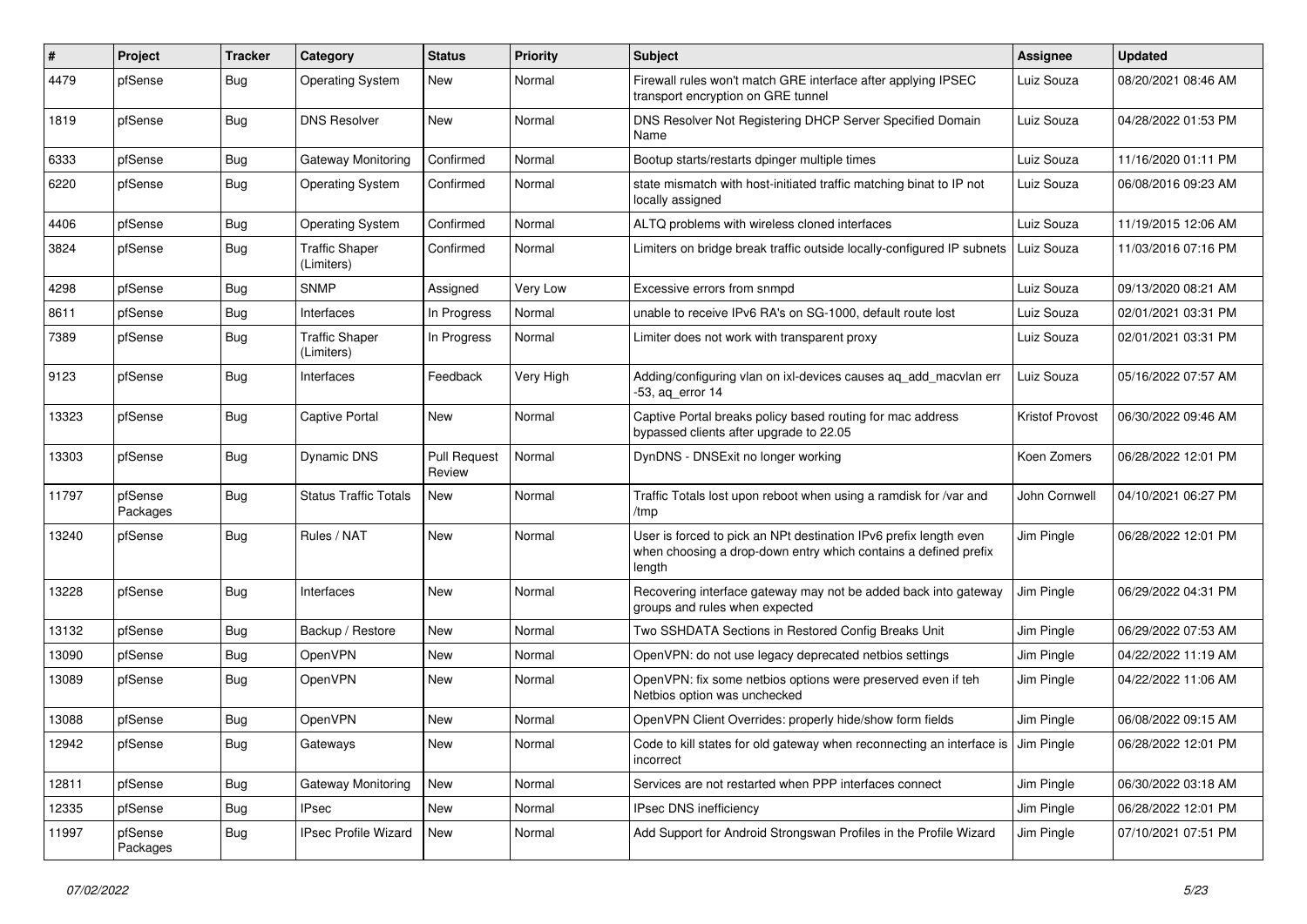| #     | Project             | <b>Tracker</b> | Category                        | <b>Status</b>                 | <b>Priority</b> | <b>Subject</b>                                                                                                                        | <b>Assignee</b>      | <b>Updated</b>      |
|-------|---------------------|----------------|---------------------------------|-------------------------------|-----------------|---------------------------------------------------------------------------------------------------------------------------------------|----------------------|---------------------|
| 10294 | pfSense<br>Packages | <b>Bug</b>     | <b>FRR</b>                      | New                           | Normal          | FRR Route Counts Incorrect on Status Page                                                                                             | Jim Pingle           | 02/26/2020 11:08 AM |
| 9889  | pfSense             | <b>Bug</b>     | Certificates                    | New                           | Very Low        | CRL check for Intermediate CA CRLs fails                                                                                              | Jim Pingle           | 11/08/2019 11:03 AM |
| 8516  | pfSense<br>Packages | Bug            | FreeRADIUS                      | New                           | Normal          | FreeRADIUS requires settings re-saved after pfSense upgrade                                                                           | Jim Pingle           | 12/31/2021 05:58 PM |
| 8380  | pfSense             | <b>Bug</b>     | OpenVPN                         | New                           | Normal          | OpenVPN RADIUS password length is not constant                                                                                        | Jim Pingle           | 07/17/2020 11:46 AM |
| 6624  | pfSense             | <b>Bug</b>     | <b>IPsec</b>                    | Confirmed                     | Normal          | changes in IPsec config should down the connection                                                                                    | Jim Pingle           | 08/02/2021 12:08 PM |
| 13272 | pfSense             | <b>Bug</b>     | <b>Captive Portal</b>           | <b>Pull Request</b><br>Review | Very Low        | Voucher CSV output has leading space before voucher code                                                                              | Jim Pingle           | 06/28/2022 12:01 PM |
| 13258 | pfSense             | <b>Bug</b>     | Console Menu                    | <b>Pull Request</b><br>Review | Low             | secret menu option 100                                                                                                                | Jim Pingle           | 06/28/2022 12:01 PM |
| 13318 | pfSense             | <b>Bug</b>     | Web Interface                   | Feedback                      | Low             | NDP Table not showing hostname                                                                                                        | Jim Pingle           | 07/02/2022 02:57 AM |
| 13310 | pfSense             | <b>Bug</b>     | Rules / NAT                     | Feedback                      | Normal          | Each line in the NPt destination IPv6 prefix list also contains the<br>network of the previous line when multiple choices are present | Jim Pingle           | 06/28/2022 12:01 PM |
| 12475 | pfSense<br>Packages | <b>Bug</b>     | OpenVPN Client<br>Export        | Feedback                      | Normal          | OpenVPN Client Export does not show certificate without private<br>key                                                                | Jim Pingle           | 02/17/2022 08:24 AM |
| 11539 | pfSense             | <b>Bug</b>     | <b>IPsec</b>                    | Feedback                      | Normal          | Mobile IPsec "split include" value of 0.0.0.0/0 causes some clients<br>to fail                                                        | Jim Pingle           | 06/28/2022 12:01 PM |
| 11345 | pfSense<br>Packages | <b>Bug</b>     | <b>FRR</b>                      | Feedback                      | Normal          | FRR-OSPF - No "prefix-list" possible                                                                                                  | Jim Pingle           | 02/04/2021 11:03 PM |
| 11204 | pfSense<br>Packages | <b>Bug</b>     | NET-SNMP                        | Feedback                      | Normal          | Fix net-snmp logging to syslog                                                                                                        | Jim Pingle           | 03/19/2021 05:10 AM |
| 9335  | pfSense<br>Packages | <b>Bug</b>     | haproxy                         | Feedback                      | Normal          | Stored XSS in HAProxy / haproxy_listeners_edit.php                                                                                    | Jim Pingle           | 02/18/2019 09:35 AM |
| 8315  | pfSense<br>Packages | Bug            | Mail report                     | Feedback                      | Normal          | Mail Report mail report send() behavior different than<br>notify_via_smtp()                                                           | Jim Pingle           | 09/24/2019 10:12 AM |
| 10892 | pfSense             | <b>Bug</b>     | Rules / NAT                     | <b>New</b>                    | Low             | Large number of VLAN/LANs make floating rules are to read                                                                             | <b>Jared Dillard</b> | 02/01/2021 03:29 PM |
| 10429 | pfSense<br>Packages | <b>Bug</b>     | <b>Status Traffic Totals</b>    | New                           | Normal          | Status Traffic Total broken 2.4.5                                                                                                     | Jared Dillard        | 02/27/2021 07:55 PM |
| 9537  | pfSense<br>Packages | <b>Bug</b>     | <b>Status Traffic Totals</b>    | New                           | Normal          | One month offset in displayed data between time changes                                                                               | Jared Dillard        | 05/01/2020 08:27 AM |
| 7387  | pfSense             | <b>Bug</b>     | Dashboard                       | New                           | Low             | New Traffic Graph in dashboard resets inverted view to normal view                                                                    | Jared Dillard        | 12/11/2021 08:14 PM |
| 7267  | pfSense<br>Packages | Bug            | <b>Status Traffic Totals</b>    | New                           | Normal          | Status Traffic Totals - Stacked Bar - Scale not high enough                                                                           | Jared Dillard        | 11/18/2020 07:38 AM |
| 6696  | pfSense             | <b>Bug</b>     | <b>Traffic Shaper</b><br>(ALTQ) | New                           | Low             | Add configure link to Status > Queues error message if traffic<br>shaping not configured                                              | Jared Dillard        | 08/21/2019 08:55 AM |
| 6026  | pfSense             | Bug            | Rules / NAT                     | New                           | Low             | webinterface, firewall rules, wrapping of columns or visible<br>(horizontal)scrollbar needed when contents doesnt fit                 | Jared Dillard        | 08/20/2019 03:40 PM |
| 5367  | pfSense             | <b>Bug</b>     | Web Interface                   | New                           | Normal          | Safari repeatedly tries to reload dashboard                                                                                           | Jared Dillard        | 08/22/2016 11:08 AM |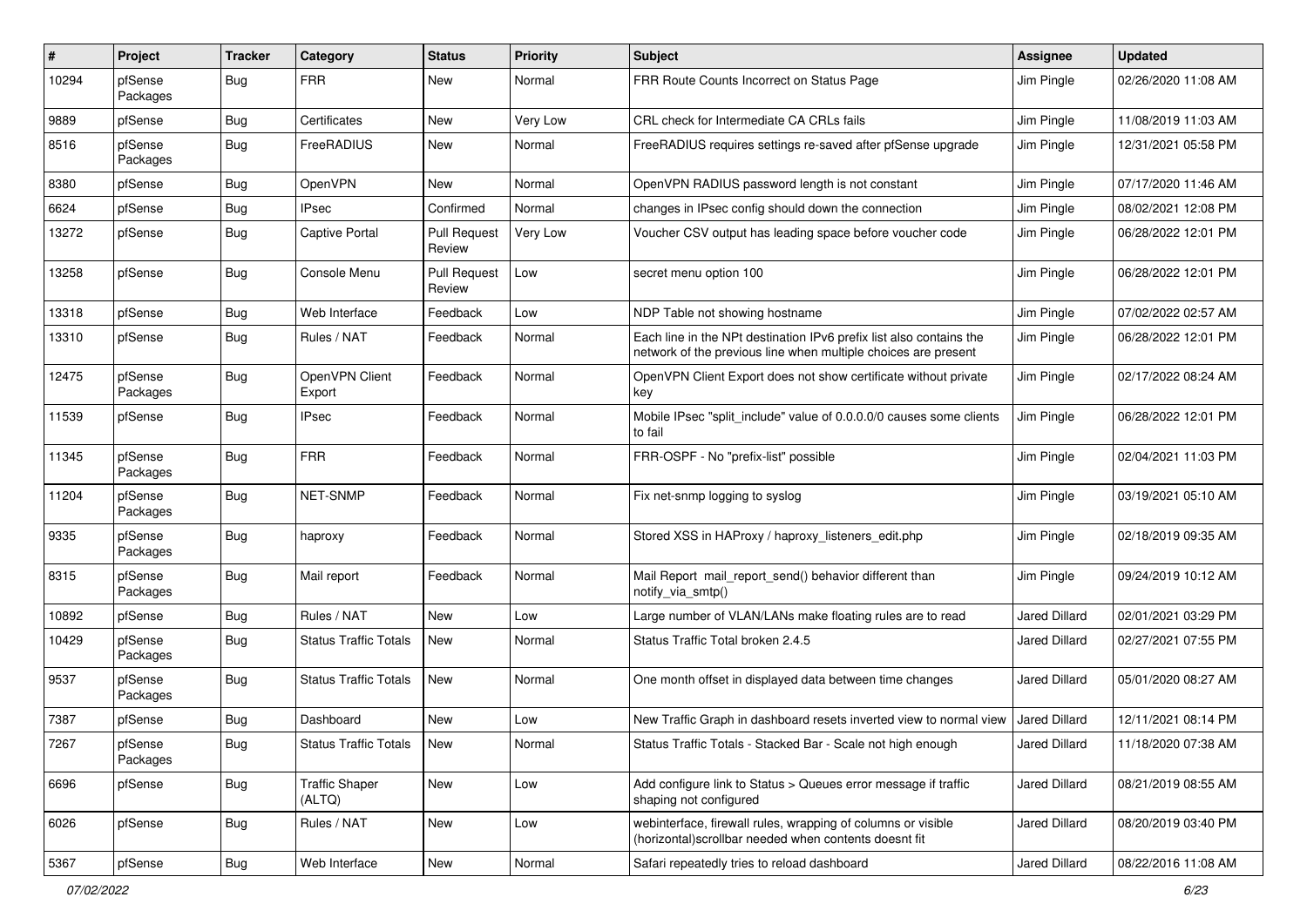| $\sharp$ | Project             | <b>Tracker</b> | Category                            | <b>Status</b>                 | <b>Priority</b> | <b>Subject</b>                                                                                                                          | <b>Assignee</b>        | <b>Updated</b>      |
|----------|---------------------|----------------|-------------------------------------|-------------------------------|-----------------|-----------------------------------------------------------------------------------------------------------------------------------------|------------------------|---------------------|
| 1675     | pfSense             | <b>Bug</b>     | Captive Portal                      | New                           | Normal          | Captive portal logout problems with pop-up blockers.                                                                                    | <b>Jared Dillard</b>   | 03/28/2016 01:37 PM |
| 7400     | pfSense             | <b>Bug</b>     | <b>Traffic Graphs</b>               | Assigned                      | Normal          | Traffic Graphs show bad data on 2.3.3 1                                                                                                 | <b>Jared Dillard</b>   | 12/31/2021 05:47 PM |
| 6993     | pfSense             | <b>Bug</b>     | OpenVPN                             | New                           | Normal          | OpenVPN status error during CARP state transition                                                                                       | James Webb             | 12/31/2021 05:44 PM |
| 8072     | pfSense             | <b>Bug</b>     | <b>Traffic Shaper</b><br>(Limiters) | New                           | Normal          | Limiter / Queue mask issues?                                                                                                            | Ivor Kreso             | 11/08/2017 07:56 PM |
| 13214    | pfSense<br>Packages | Bug            | node exporter                       | <b>Pull Request</b><br>Review | Normal-package  | AttributeError: 'NoneType' object has no attribute 'text'                                                                               | lan Grindley           | 05/25/2022 08:20 AM |
| 6167     | pfSense             | <b>Bug</b>     | <b>IPsec</b>                        | Confirmed                     | Normal          | IPsec IPComp not working                                                                                                                | George<br>Neville-Neil | 09/22/2020 06:07 PM |
| 6873     | pfSense             | <b>Bug</b>     | DHCP (IPv6)                         | New                           | Low             | radvd - Too many addresses in RDNSS section when previously<br>using DHCPv6                                                             | Dominic<br>McKeown     | 06/06/2018 10:45 AM |
| 12924    | pfSense<br>Packages | Bug            | WireGuard                           | <b>New</b>                    | Normal          | DNS Resolver WireGuard ACL Inconsistency                                                                                                | Christian<br>McDonald  | 04/10/2022 10:36 AM |
| 12760    | pfSense<br>Packages | <b>Bug</b>     | WireGuard                           | New                           | Normal          | Link-local addresses disallowed on Wireguard interfaces                                                                                 | Christian<br>McDonald  | 02/07/2022 03:50 AM |
| 12715    | pfSense             | <b>Bug</b>     | Authentication                      | <b>New</b>                    | Normal          | Long system startup time when LDAP is configured and unavailable<br>during startup.                                                     | Christian<br>McDonald  | 01/24/2022 05:50 AM |
| 12608    | pfSense<br>Packages | <b>Bug</b>     | WireGuard                           | <b>New</b>                    | High            | WireGuard tunnels monitored by dpinger causing system to stop<br>routing completely in certain situations                               | Christian<br>McDonald  | 12/16/2021 03:14 PM |
| 13115    | pfSense<br>Packages | <b>Bug</b>     | WireGuard                           | Feedback                      | Normal          | Wire Guard panic due to KBI changes in $\sqrt{u}$ udp tun func t() $\sqrt{u}$                                                           | Christian<br>McDonald  | 05/15/2022 10:47 AM |
| 13093    | pfSense             | Bug            | Authentication                      | In Progress                   | Normal          | LDAP authentication fails with extended query and RFC2307 group<br>lookups enabled                                                      | Chris Linstruth        | 06/28/2022 06:09 PM |
| 12979    | pfSense<br>Packages | Bug            | Snort                               | Pull Request<br>Review        | High            | Snort Rules Update Process Using Deprecated FreeBSD<br><b>Subdirectory Name</b>                                                         | <b>Bill Meeks</b>      | 03/24/2022 09:02 AM |
| 13095    | pfSense<br>Packages | Bug            | Snort                               | Feedback                      | Normal          | Snort VRT change in Shared Object Rules path name results in<br>failure to extract and update Snort Shared Object Rules when<br>enabled | <b>Bill Meeks</b>      | 04/25/2022 12:22 PM |
| 13330    | pfSense             | <b>Bug</b>     | <b>Traffic Shaper</b><br>(ALTQ)     | <b>New</b>                    | Normal          | Traffic Shaper Wizard is broken                                                                                                         |                        | 07/02/2022 11:33 AM |
| 13329    | pfSense             | Bug            | <b>Traffic Shaper</b><br>(ALTQ)     | <b>New</b>                    | Normal          | Traffic shaping Wizard sets invalid values for gVoip queue                                                                              |                        | 07/02/2022 09:11 AM |
| 13328    | pfSense Plus        | Bug            | Gateways                            | <b>New</b>                    | Normal          | Wireguard Site-to-Site broken after upgrade to 22.05                                                                                    |                        | 07/02/2022 04:02 AM |
| 13327    | pfSense             | <b>Bug</b>     | OpenVPN                             | <b>New</b>                    | Normal          | Valid OpenVPN client connections rejected due to extraneous<br>output to ovpn_auth_verify                                               |                        | 07/01/2022 06:12 PM |
| 13325    | pfSense Plus        | <b>Bug</b>     | Dashboard                           | <b>New</b>                    | Normal          | System Information Widget Reloading                                                                                                     |                        | 06/30/2022 12:00 PM |
| 13320    | pfSense Plus        | Bug            | Gateways                            | New                           | Normal          | IP aliases with a CARP VIP parent are not available as VIP choices<br>for gateway groups                                                |                        | 06/29/2022 02:03 PM |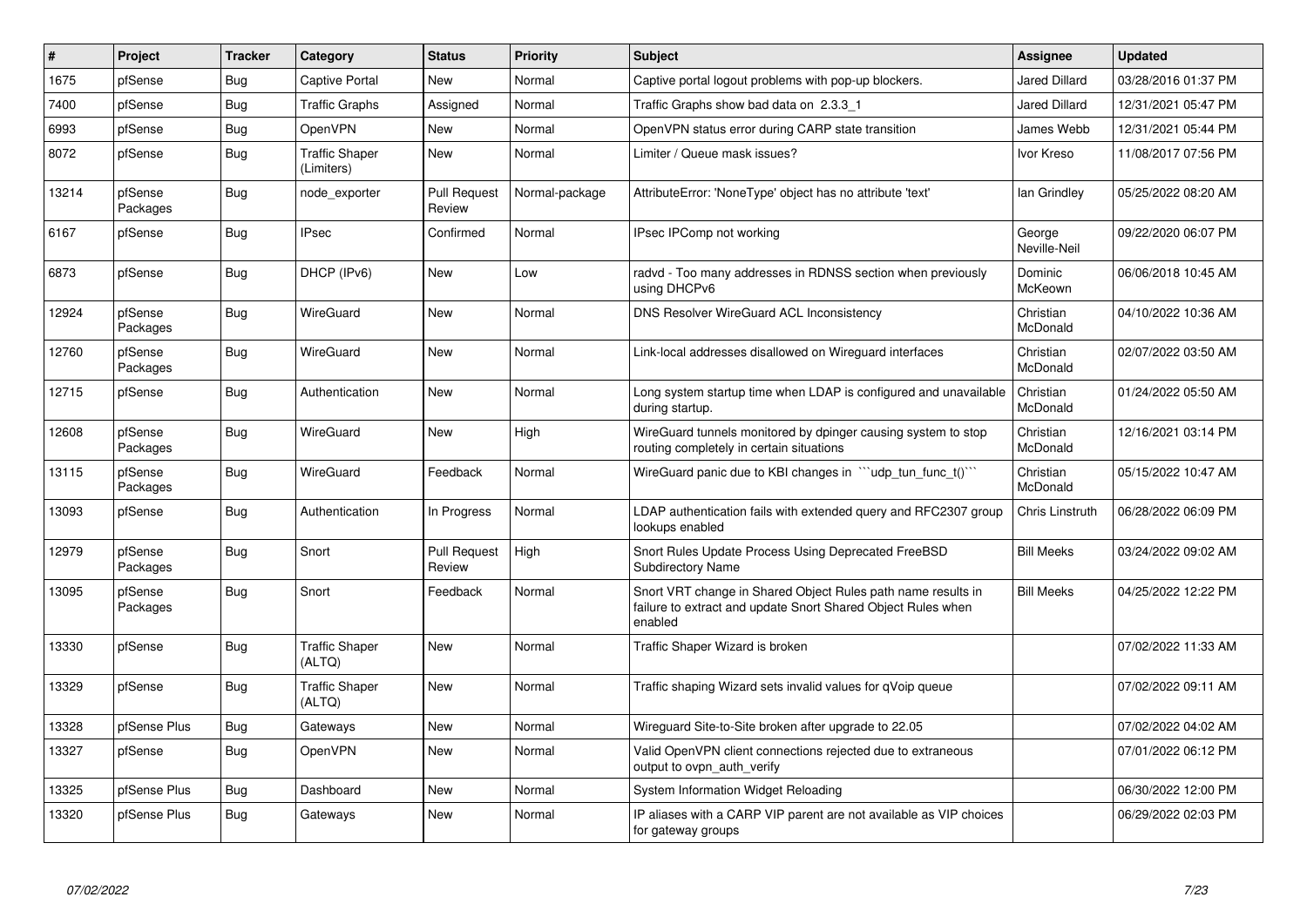| #     | Project             | <b>Tracker</b> | Category                 | <b>Status</b> | <b>Priority</b> | <b>Subject</b>                                                                                  | <b>Assignee</b> | <b>Updated</b>      |
|-------|---------------------|----------------|--------------------------|---------------|-----------------|-------------------------------------------------------------------------------------------------|-----------------|---------------------|
| 13307 | pfSense             | Bug            | <b>PPP</b> Interfaces    | New           | High            | PPP interface custom reset date/time Hour and Minute fields do not<br>properly handle "0" value |                 | 06/28/2022 12:01 PM |
| 13289 | pfSense             | Bug            | Backup / Restore         | New           | Low             | Attempting to restore a 0 byte "config.xml" prints an error that the<br>file cannot be read     |                 | 06/28/2022 12:01 PM |
| 13288 | pfSense             | <b>Bug</b>     | Configuration<br>Backend | New           | Normal          | Encode FreeRADIUS Custom Options                                                                |                 | 06/20/2022 10:36 AM |
| 13280 | pfSense             | <b>Bug</b>     | Unknown                  | New           | Normal          | Entries duplicated in /boot/loader.conf                                                         |                 | 06/19/2022 11:11 AM |
| 13279 | pfSense             | <b>Bug</b>     | Interfaces               | New           | Normal          | DHCP config override affects Gateway installation.                                              |                 | 06/17/2022 07:25 AM |
| 13277 | pfSense             | <b>Bug</b>     | <b>IGMP Proxy</b>        | New           | Normal          | IGMP Proxy webConfigurator Page Always Produces Error                                           |                 | 06/16/2022 07:50 PM |
| 13276 | pfSense             | <b>Bug</b>     | <b>IGMP Proxy</b>        | New           | Normal          | IGMP Proxy Error Message for Logging Links to System Log<br>Instead of Routing Log              |                 | 06/16/2022 07:48 PM |
| 13273 | pfSense             | <b>Bug</b>     | DHCP (IPv4)              | New           | Normal          | dhclient can use conflicting recorded leases                                                    |                 | 06/14/2022 11:07 AM |
| 13267 | pfSense             | <b>Bug</b>     | OpenVPN                  | New           | Normal          | dpinger continues to run on OpenVPN gateway after OpenVPN<br>service is stopped.                |                 | 06/12/2022 02:49 PM |
| 13263 | pfSense             | Bug            | DHCP (IPv4)              | New           | Low             | Deleting a static DHCP entry when the related IP is not in the arp<br>table spams the log       |                 | 06/10/2022 11:18 AM |
| 13254 | pfSense             | Bug            | <b>DNS Resolver</b>      | New           | Normal          | DNS resolver does not update "unbound.conf" file during link down<br>events                     |                 | 06/28/2022 12:01 PM |
| 13253 | pfSense             | <b>Bug</b>     | DHCP (IPv6)              | New           | Normal          | dhcp6c" is not restarted when applying settings when multiple<br>WANs are configured for DHCP6  |                 | 06/28/2022 12:01 PM |
| 13252 | pfSense             | Bug            | Upgrade                  | New           | Normal          | reduce frequency of php-fpm socket connection attempts from<br>check_reload_status              |                 | 06/12/2022 11:11 AM |
| 13249 | pfSense             | <b>Bug</b>     | Console Menu             | New           | Normal          | Running playback comands multiple times results in PHP error                                    |                 | 06/06/2022 07:02 AM |
| 13247 | pfSense<br>Packages | <b>Bug</b>     | open-vm-tools            | New           | Low             | Open-VM-Tools service actions do not work                                                       |                 | 06/05/2022 07:09 PM |
| 13237 | pfSense             | <b>Bug</b>     | DHCP (IPv6)              | New           | Normal          | dhcp6c script cannot be executed safely                                                         |                 | 06/01/2022 11:20 AM |
| 13224 | pfSense             | <b>Bug</b>     | Notifications            | New           | Normal          | Email notification flood when UPS (NUT) and WAN send<br>notifications                           |                 | 05/27/2022 01:58 AM |
| 13222 | pfSense             | <b>Bug</b>     | UPnP/NAT-PMP             | <b>New</b>    | Normal          | CARP IP does not listen for NAT-PMP packets                                                     |                 | 05/26/2022 02:28 PM |
| 13206 | pfSense Plus        | Bug            | Hardware / Drivers       | New           | Normal          | SG-3100 LED GPIO hangs                                                                          |                 | 06/11/2022 07:01 PM |
| 13202 | pfSense<br>Packages | <b>Bug</b>     | pfBlockerNG              | New           | Normal          | Missing Protocols on IP Feed Groups Advanced Inbound/Outbound<br>Firewall Rule settings         |                 | 05/23/2022 08:58 AM |
| 13194 | pfSense<br>Packages | <b>Bug</b>     | pfBlockerNG              | New           | Normal          | Remove dead Malc0de feed                                                                        |                 | 05/23/2022 05:16 AM |
| 13180 | pfSense<br>Packages | <b>Bug</b>     | pfBlockerNG              | New           | High            | High CPU Utilization with pfb_filterlsince PfBlockerNG update to<br>devel 3.1.0 4               |                 | 06/14/2022 08:00 AM |
| 13167 | pfSense             | <b>Bug</b>     | <b>Dynamic DNS</b>       | New           | Normal          | phpDynDNS: DigitalOcean ddns update fails (bad request, invalid<br>character '-' in request_id) |                 | 06/16/2022 09:30 PM |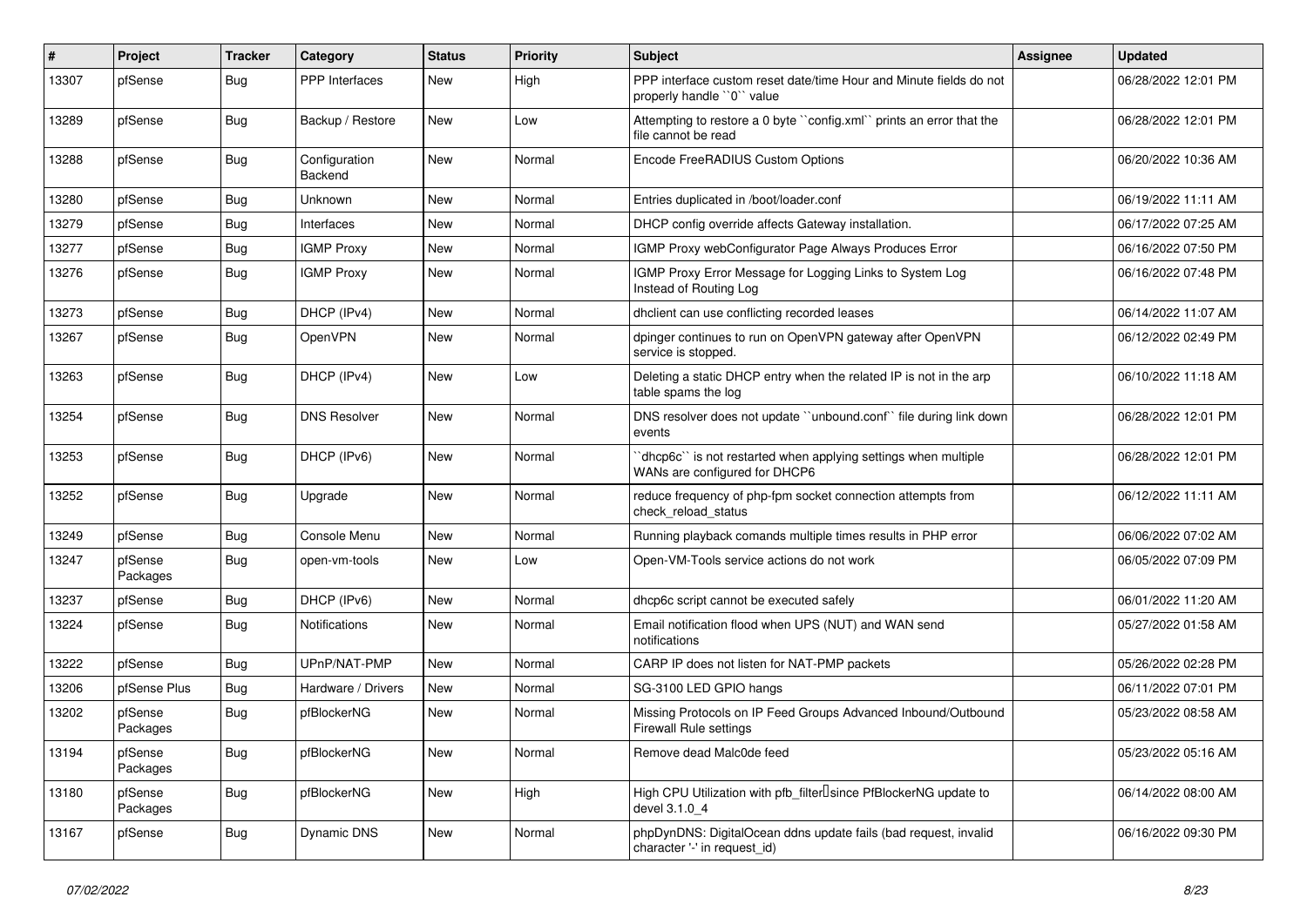| $\vert$ # | Project             | <b>Tracker</b> | Category                        | <b>Status</b> | <b>Priority</b> | <b>Subject</b>                                                                                                                      | <b>Assignee</b> | <b>Updated</b>      |
|-----------|---------------------|----------------|---------------------------------|---------------|-----------------|-------------------------------------------------------------------------------------------------------------------------------------|-----------------|---------------------|
| 13158     | pfSense             | Bug            | Web Interface                   | New           | Normal          | Input validation error when applying limiter changes                                                                                |                 | 05/14/2022 05:32 PM |
| 13144     | pfSense             | Bug            | Rules / NAT                     | New           | Very Low        | Firewall rule entries can get out of sync when entries are deleted<br>while other administrators are editing entries simultaneously |                 | 05/10/2022 07:26 AM |
| 13141     | pfSense<br>Packages | Bug            | squidguard                      | New           | Normal          | wrong page squidguard block                                                                                                         |                 | 05/09/2022 05:33 PM |
| 13128     | pfSense<br>Packages | Bug            | Zabbix                          | New           | Normal          | Zabbix Agent 6: HA Server Setup                                                                                                     |                 | 05/05/2022 01:55 AM |
| 13110     | pfSense             | Bug            | CARP                            | New           | Very Low        | changing CARP VIP address does not update outbound NAT<br>interface IP                                                              |                 | 05/03/2022 02:52 PM |
| 13087     | pfSense             | Bug            | <b>OpenVPN</b>                  | New           | Normal          | OpenVPN Server: hide WINS servers list when netbios option is<br>unchecked while WINS servers is checked                            |                 | 04/22/2022 10:29 AM |
| 13076     | pfSense             | <b>Bug</b>     | Gateway Monitoring              | New           | Normal          | Marking a gateway as down does not affect IPsec entries using<br>gateway groups                                                     |                 | 06/28/2022 12:01 PM |
| 13074     | pfSense Plus        | <b>Bug</b>     | Cryptographic<br><b>Modules</b> | New           | Normal          | AES-GCM with SafeXcel on Netgate 2100 causes MBUF overload                                                                          |                 | 06/12/2022 11:14 AM |
| 13073     | pfSense<br>Packages | <b>Bug</b>     | Squid                           | New           | Normal          | ClamAV - clamd dies with high CPU load and thus the C-ICAP of<br>squid-reverse proxy causes http:500 errors                         |                 | 04/19/2022 05:38 AM |
| 13068     | pfSense             | Bug            | Aliases / Tables                | New           | Normal          | Error loading rules when URL Table IPs content is empty                                                                             |                 | 04/17/2022 09:07 PM |
| 13067     | pfSense             | <b>Bug</b>     | FilterDNS                       | New           | Normal          | filterdns resolve interval is twice the intended value                                                                              |                 | 04/17/2022 07:45 PM |
| 13053     | pfSense<br>Packages | <b>Bug</b>     | ACME                            | New           | Normal          | LoopiaAPI error handling                                                                                                            |                 | 05/05/2022 10:58 AM |
| 13051     | pfSense             | <b>Bug</b>     | <b>Traffic Shaper</b><br>(ALTQ) | New           | Normal          | Firewall traffic shaper by interface selection unknow                                                                               |                 | 04/12/2022 07:03 AM |
| 13046     | pfSense             | Bug            | Rules / NAT                     | New           | Normal          | Floating rule applied to IPv6 interface with a SLAAC DHCPv6<br>gateway reports error on boot                                        |                 | 04/11/2022 09:50 AM |
| 13045     | pfSense<br>Packages | <b>Bug</b>     | WireGuard                       | New           | Normal          | Firewall floating rules ignore WireGuard traffic                                                                                    |                 | 04/11/2022 09:40 AM |
| 13043     | pfSense<br>Packages | <b>Bug</b>     | WireGuard                       | New           | Normal          | OSPF over Wireguard interface doesn't populate neighbors after<br>reboot                                                            |                 | 04/11/2022 09:22 AM |
| 13018     | pfSense<br>Packages | <b>Bug</b>     | pfBlockerNG                     | New           | Normal          | TLD and DNSBL Safesearch DOH conflict disables TLD block when<br>conflicting DOH FQDN is deselected or whitelisted                  |                 | 04/01/2022 05:59 PM |
| 13003     | pfSense             | <b>Bug</b>     | Hardware / Drivers              | New           | Normal          | Malicious Driver Detection event on ixl driver                                                                                      |                 | 06/25/2022 05:00 PM |
| 13000     | pfSense             | <b>Bug</b>     | <b>IPsec</b>                    | New           | Low             | IPsec AES-GCM encryption algorithm "Key Length" field should be<br>labeled "ICV Length"                                             |                 | 03/30/2022 07:40 AM |
| 12982     | pfSense<br>Packages | <b>Bug</b>     | FreeRADIUS                      | New           | Normal          | FreeRadius RadReply table entries missing from pf                                                                                   |                 | 06/19/2022 05:38 PM |
| 12974     | pfSense Plus        | Bug            | Installer                       | New           | Normal          | Typing anything into 1100/2100 recovery installer causes process to<br>stop                                                         |                 | 06/05/2022 04:10 PM |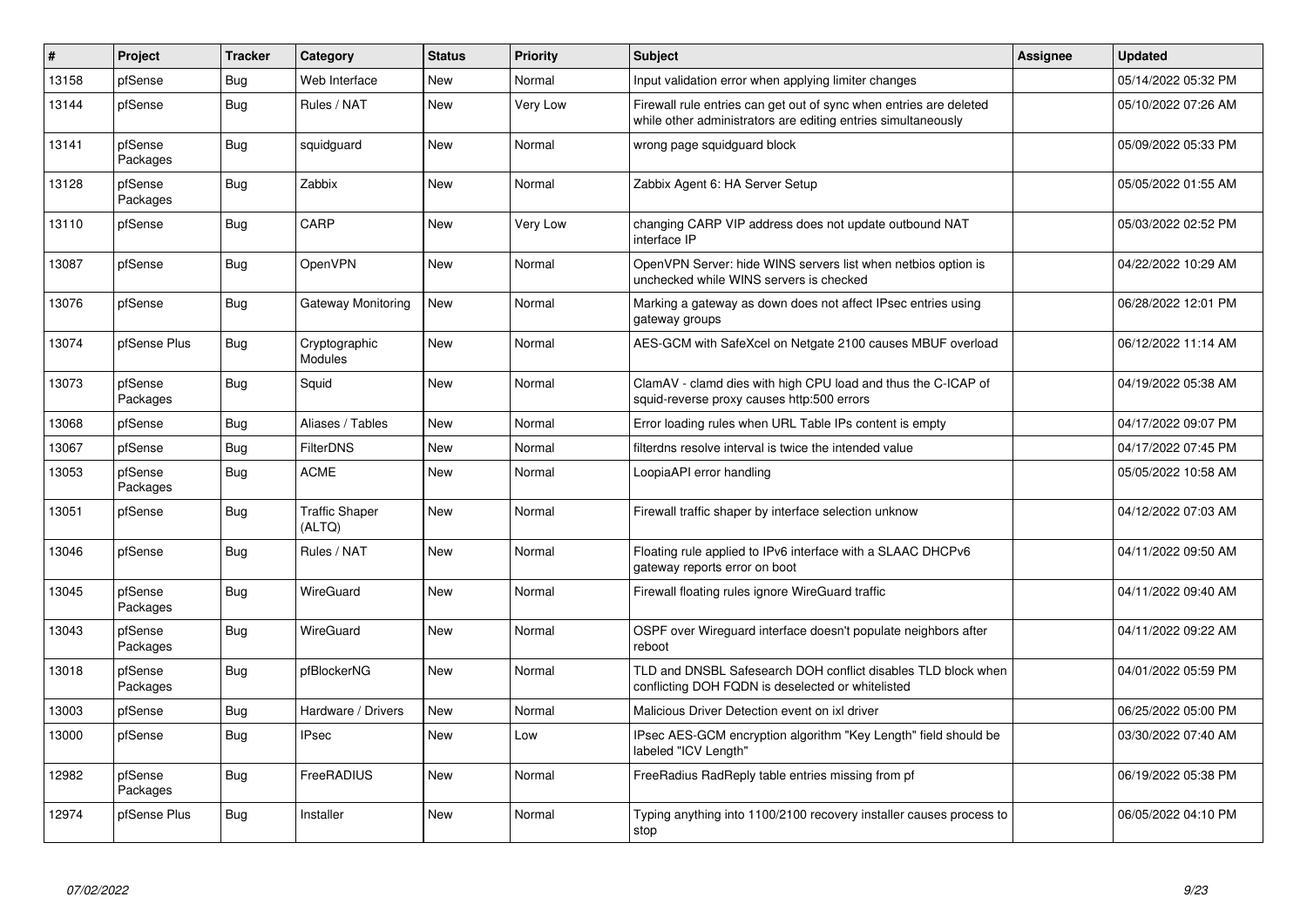| #     | Project             | <b>Tracker</b> | Category                                 | <b>Status</b> | <b>Priority</b> | <b>Subject</b>                                                                                                                        | <b>Assignee</b> | <b>Updated</b>      |
|-------|---------------------|----------------|------------------------------------------|---------------|-----------------|---------------------------------------------------------------------------------------------------------------------------------------|-----------------|---------------------|
| 12960 | pfSense             | <b>Bug</b>     | Installer                                | New           | Normal          | VGA installer image defaults to serial console, serial console is<br>default in GUI settings                                          |                 | 06/28/2022 12:01 PM |
| 12950 | pfSense             | Bug            | Routing                                  | New           | Normal          | OpenVPN as default gateway does not get set at boot time                                                                              |                 | 04/09/2022 05:46 PM |
| 12938 | pfSense             | <b>Bug</b>     | IPv6 Router<br>Advertisements<br>(RADVD) | New           | Normal          | MaxRtrAdvInterval would allow stale DNS servers to be deleted<br>faster                                                               |                 | 03/12/2022 09:37 AM |
| 12927 | pfSense             | <b>Bug</b>     | OpenVPN                                  | New           | Normal          | OpenVPN with OCSP enabled allows connections with revoked<br>certificates                                                             |                 | 03/24/2022 08:22 AM |
| 12922 | pfSense             | <b>Bug</b>     | DHCP (IPv4)                              | <b>New</b>    | Normal          | Classless static routes received on DHCP WAN can override<br>chosen default gateway                                                   |                 | 03/28/2022 10:08 AM |
| 12905 | pfSense             | <b>Bug</b>     | Web Interface                            | New           | Normal          | Add VLAN Re-assignment to Import Interface Mismatch Wizard                                                                            |                 | 03/07/2022 08:05 AM |
| 12899 | pfSense<br>Packages | <b>Bug</b>     | Suricata                                 | New           | Normal          | Suricata doesn't honor Pass List                                                                                                      |                 | 03/04/2022 01:22 PM |
| 12894 | pfSense Plus        | <b>Bug</b>     | Certificates                             | New           | Low             | duplicating freshly created certificates through refreshing                                                                           |                 | 03/03/2022 02:35 PM |
| 12888 | pfSense             | <b>Bug</b>     | Rules / NAT                              | New           | Normal          | pfSense sends un-NATed packets during OpenVPN startup                                                                                 |                 | 03/01/2022 03:13 PM |
| 12875 | pfSense             | <b>Bug</b>     | Package System                           | <b>New</b>    | Normal          | Import zabbix-agent6 and zabbix-proxy6 from FreeBSD Ports                                                                             |                 | 05/28/2022 06:50 PM |
| 12857 | pfSense             | Bug            | Gateways                                 | New           | Normal          | Firewall gateway goes away when making changes to Bridge0<br>device                                                                   |                 | 02/27/2022 11:20 AM |
| 12850 | pfSense             | <b>Bug</b>     | Routing                                  | <b>New</b>    | Low             | Console error during boot: "route: route has not been found"                                                                          |                 | 02/22/2022 08:27 AM |
| 12845 | pfSense<br>Packages | <b>Bug</b>     | softflowd                                | New           | Normal          | softflowd wrong vlan tag                                                                                                              |                 | 02/21/2022 10:40 AM |
| 12828 | pfSense             | <b>Bug</b>     | Wireless                                 | New           | Normal          | pfSense keeps crashing (Fatal trap 12: page fault while in kernel<br>mode)                                                            |                 | 02/21/2022 07:55 AM |
| 12823 | pfSense             | <b>Bug</b>     | DHCP (IPv6)                              | <b>New</b>    | Normal          | Multiple DHCP6 WAN connections PPPoE interface 'defached'<br>status                                                                   |                 | 02/18/2022 05:39 AM |
| 12822 | pfSense<br>Packages | <b>Bug</b>     | pfBlockerNG                              | New           | Normal          | IPv4 Source ASN format not working                                                                                                    |                 | 02/18/2022 10:47 AM |
| 12797 | pfSense             | <b>Bug</b>     | UPnP/NAT-PMP                             | <b>New</b>    | Normal          | UPnP+STUN forms invalid outbound NAT rules using the external<br>address discovered from STUN                                         |                 | 02/15/2022 01:01 PM |
| 12774 | pfSense             | <b>Bug</b>     | Backup / Restore                         | <b>New</b>    | Normal          | Picture widget image is not saved in backup                                                                                           |                 | 04/04/2022 04:48 AM |
| 12767 | pfSense<br>Packages | <b>Bug</b>     | Avahi                                    | New           | Normal          | Package radavahi-daemon does does not exist in current<br>pfSense version and it has been removed"" message on pfSense<br>2.7 restore |                 | 02/07/2022 11:28 AM |
| 12764 | pfSense             | <b>Bug</b>     | Gateways                                 | New           | Normal          | VTI gateway status is pending after assigning the VTI interface                                                                       |                 | 02/07/2022 05:41 AM |
| 12759 | pfSense Plus        | <b>Bug</b>     | Package System                           | New           | Very Low        | Proprietary packages link to non-existant or non-public github pages                                                                  |                 | 02/09/2022 10:43 AM |
| 12751 | pfSense<br>Packages | Bug            | <b>FRR</b>                               | New           | Normal          | Improve FRR route restoration after gateway events                                                                                    |                 | 02/06/2022 11:07 PM |
| 12747 | pfSense             | <b>Bug</b>     | Logging                                  | New           | Normal          | System log is filled by sshguard                                                                                                      |                 | 06/30/2022 05:21 AM |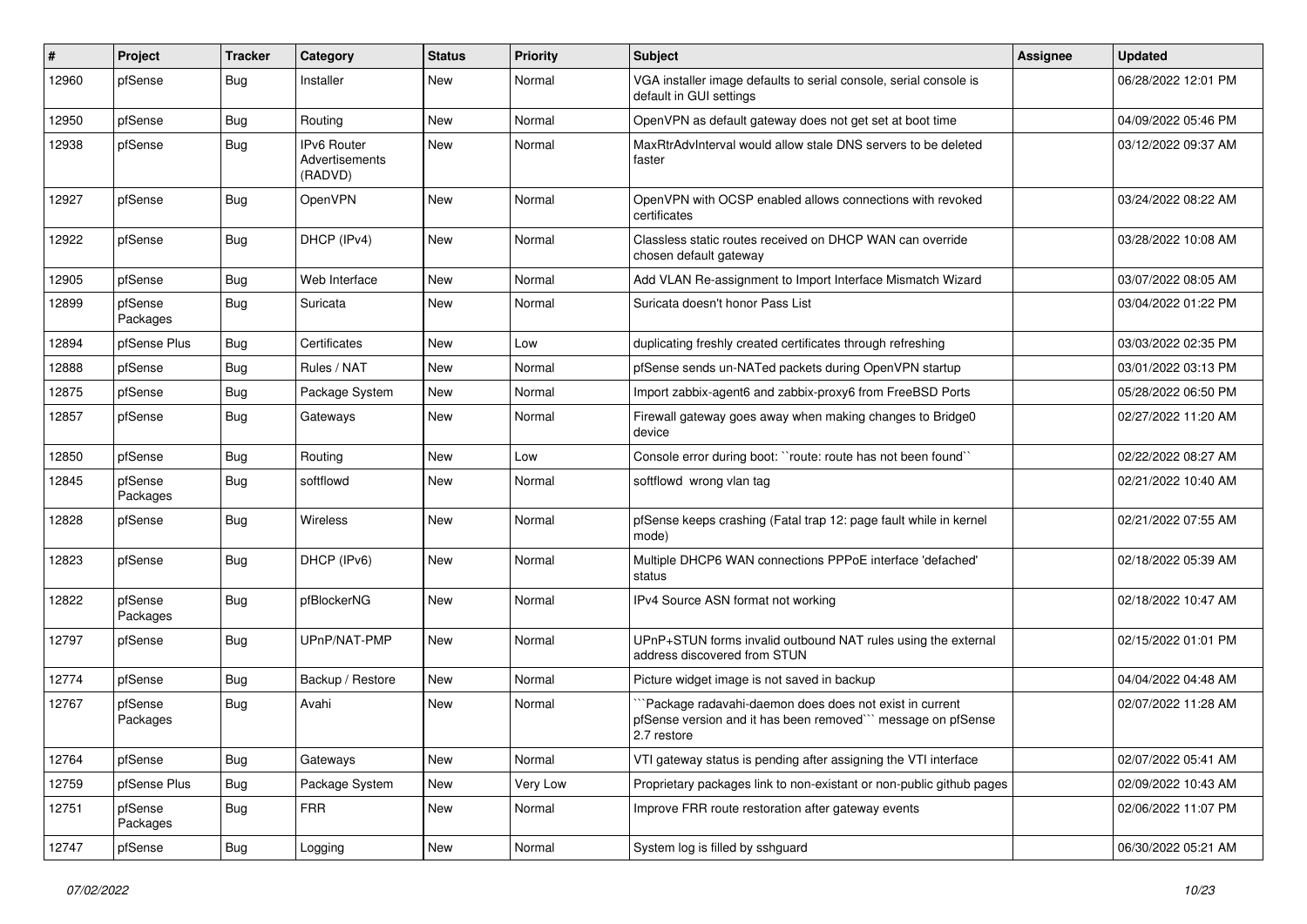| #     | Project             | <b>Tracker</b> | Category                    | <b>Status</b> | <b>Priority</b> | <b>Subject</b>                                                                                                                   | <b>Assignee</b> | <b>Updated</b>      |
|-------|---------------------|----------------|-----------------------------|---------------|-----------------|----------------------------------------------------------------------------------------------------------------------------------|-----------------|---------------------|
| 12737 | pfSense             | Bug            | Certificates                | New           | Normal          | CApath is not defined by default in curl                                                                                         |                 | 06/28/2022 12:01 PM |
| 12732 | pfSense<br>Packages | Bug            | squidguard                  | New           | High            | Squid https filtering squidguard acl target list - erratic behaviour                                                             |                 | 01/26/2022 09:11 AM |
| 12730 | pfSense             | Bug            | Captive Portal              | New           | Normal          | RADIUS accounting does not work if WAN is down                                                                                   |                 | 01/26/2022 05:13 AM |
| 12726 | pfSense             | <b>Bug</b>     | Authentication              | New           | Normal          | LDAP select container button auto populate                                                                                       |                 | 01/25/2022 01:48 PM |
| 12708 | pfSense             | <b>Bug</b>     | Aliases / Tables            | New           | Normal          | alias with non resolving DNS entry breaks underlying pf table                                                                    |                 | 02/20/2022 06:13 PM |
| 12667 | pfSense<br>Packages | Bug            | WireGuard                   | New           | Normal          | Firewall Crashed After Upgrading Wireguard                                                                                       |                 | 01/07/2022 09:18 AM |
| 12655 | pfSense<br>Packages | Bug            | Telegraf                    | New           | Normal          | telegraf, wireguard plugin failing                                                                                               |                 | 12/30/2021 05:51 PM |
| 12648 | pfSense             | <b>Bug</b>     | <b>Captive Portal</b>       | New           | Normal          | Undocumented variables 'listenporthttp' and 'listenporthttps'                                                                    |                 | 12/28/2021 10:44 AM |
| 12632 | pfSense             | Bug            | Gateways                    | New           | High            | Assigning a /30 WAN IP address at the console does not save the<br>gateway correctly                                             |                 | 06/28/2022 12:01 PM |
| 12612 | pfSense             | Bug            | <b>DNS Resolver</b>         | New           | Normal          | DNS Resolver is restarted during every "rc.newwanip" event                                                                       |                 | 06/28/2022 12:01 PM |
| 12607 | pfSense Plus        | <b>Bug</b>     | Hardware / Drivers          | New           | High            | Instability with Snort Inline with AWS Instances                                                                                 |                 | 01/10/2022 09:03 PM |
| 12563 | pfSense             | <b>Bug</b>     | OpenVPN                     | New           | Normal          | OpenVPN server doesn't support Framed-IPv6-Address RADIUS<br>attribute                                                           |                 | 12/03/2021 11:19 AM |
| 12552 | pfSense             | Bug            | OpenVPN                     | New           | Normal          | "Pull DNS" option within OpenVPN client does not cause pfSense to<br>use DNS servers assigned by remote OpenVPN server           |                 | 12/08/2021 08:45 AM |
| 12542 | pfSense             | Bug            | <b>Virtual IP Addresses</b> | New           | Normal          | Cannot assign a same IPv6 Link-Local address to different<br>interfaces                                                          |                 | 11/25/2021 01:41 AM |
| 12539 | pfSense             | <b>Bug</b>     | Interfaces                  | New           | Low             | Changing VLAN ID for LAN interface in assignments silently fails.                                                                |                 | 11/23/2021 04:12 AM |
| 12538 | pfSense<br>Packages | Bug            | <b>PIMD</b>                 | New           | Normal          | PIMD sub-interface bug                                                                                                           |                 | 11/20/2021 09:44 PM |
| 12519 | pfSense             | Bug            | Authentication              | New           | Normal          | Fail authentication using special character in password via the<br>LDAP connector                                                |                 | 11/12/2021 07:39 AM |
| 12509 | pfSense             | <b>Bug</b>     | OpenVPN                     | New           | Normal          | Deffered authentication does not work with auth-gen-token<br>external-auth or pusk "auth-token"                                  |                 | 11/08/2021 04:01 AM |
| 12508 | pfSense             | <b>Bug</b>     | <b>DHCP Relay</b>           | New           | Normal          | DHCP Relay over VPN                                                                                                              |                 | 11/06/2021 11:25 AM |
| 12504 | pfSense             | <b>Bug</b>     | Interfaces                  | New           | Normal          | BCM57412 NetXtreme-E 10Gb RDMA Ethernet controller issue                                                                         |                 | 11/05/2021 04:51 AM |
| 12483 | pfSense             | <b>Bug</b>     | Configuration<br>Backend    | New           | Normal          | GUI creates inconsistent config.xml                                                                                              |                 | 10/23/2021 06:48 AM |
| 12467 | pfSense             | Bug            | Captive Portal              | New           | Normal          | CP error on client disconnect after reboot                                                                                       |                 | 10/17/2021 05:35 AM |
| 12451 | pfSense             | <b>Bug</b>     | Virtual IP Addresses        | New           | Normal          | deleteVIP() does not check RFC2136 Update Source                                                                                 |                 | 10/13/2021 10:06 AM |
| 12444 | pfSense<br>Packages | <b>Bug</b>     | ntop                        | New           | Normal          | ntopng throws errors when viewing single host                                                                                    |                 | 10/11/2021 12:39 PM |
| 12436 | pfSense             | <b>Bug</b>     | PPPoE Server                | New           | Normal          | Pppoe server config gui does not allow setting of chap<br>authentication, and sets the network start address for allocation to 0 |                 | 10/21/2021 08:15 AM |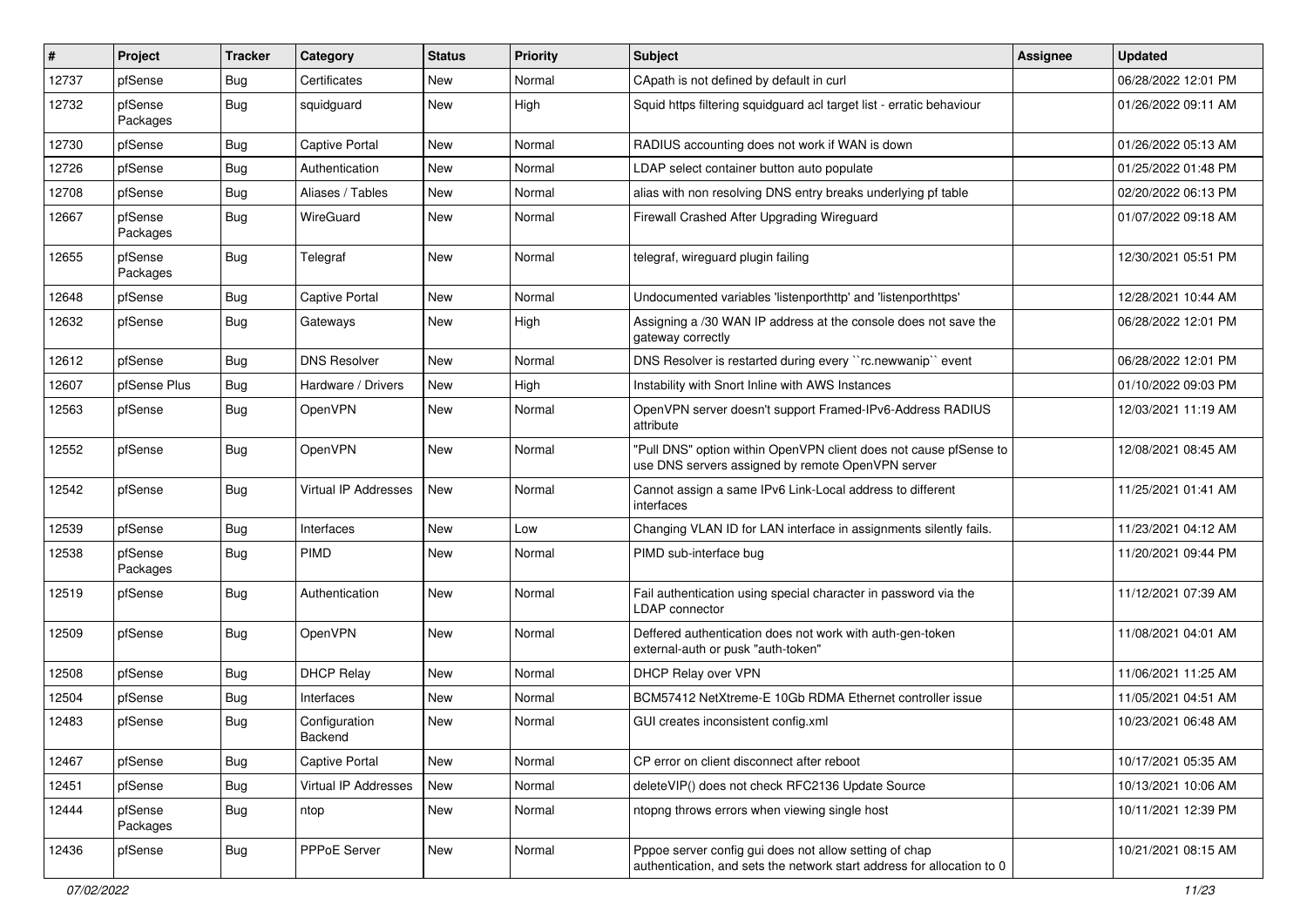| ∦     | Project             | <b>Tracker</b> | Category                        | <b>Status</b> | <b>Priority</b> | Subject                                                                                              | <b>Assignee</b> | <b>Updated</b>      |
|-------|---------------------|----------------|---------------------------------|---------------|-----------------|------------------------------------------------------------------------------------------------------|-----------------|---------------------|
| 12421 | pfSense             | <b>Bug</b>     | Rules / NAT                     | New           | Normal          | IPV6 limiter bug                                                                                     |                 | 10/02/2021 08:44 AM |
| 12401 | pfSense             | <b>Bug</b>     | <b>Traffic Graphs</b>           | New           | Normal          | Traffic graphs with untagged and tagged VLAN on same interface                                       |                 | 09/23/2021 09:18 PM |
| 12393 | pfSense             | <b>Bug</b>     | <b>Traffic Shaper</b><br>(ALTQ) | New           | Low             | Priority of qOthersLow higher than default queues                                                    |                 | 09/21/2021 02:48 PM |
| 12357 | pfSense             | <b>Bug</b>     | Captive Portal                  | <b>New</b>    | Normal          | Captive Portal popup Logout button loads full login page in popup<br>when clicked                    |                 | 10/27/2021 12:10 PM |
| 12338 | pfSense<br>Packages | <b>Bug</b>     | <b>RRD Summary</b>              | New           | Normal          | RRD Summary does not report data on 3100                                                             |                 | 04/15/2022 02:54 PM |
| 12286 | pfSense<br>Packages | <b>Bug</b>     | FreeRADIUS                      | New           | Normal          | Add support for ntlm auth in LDAP                                                                    |                 | 08/20/2021 08:27 AM |
| 12283 | pfSense             | <b>Bug</b>     | Authentication                  | New           | Normal          | LDAP/RADIUS authentication servers configuration does not allow<br>source IP address to be specified |                 | 08/20/2021 01:15 AM |
| 12260 | pfSense<br>Packages | <b>Bug</b>     | ntop                            | New           | Normal          | Update popup and version missmatch?                                                                  |                 | 01/08/2022 05:53 AM |
| 12259 | pfSense             | <b>Bug</b>     | <b>Operating System</b>         | New           | Normal          | Intel em NICs Suffering Performance Degradation on FreeBSD12                                         |                 | 02/25/2022 09:28 PM |
| 12249 | pfSense             | Bug            | Backup / Restore                | <b>New</b>    | Normal          | HAProxy causing failed ACB backups                                                                   |                 | 11/15/2021 11:58 PM |
| 12188 | pfSense<br>Packages | <b>Bug</b>     | OpenVPN Client<br>Export        | New           | Normal          | client export breaks multi remote configurations                                                     |                 | 10/02/2021 05:58 PM |
| 12178 | pfSense<br>Packages | <b>Bug</b>     | WireGuard                       | New           | Low             | WireGuard always shows 'Configuring WireGuard tunnelsdone.'<br>message on boot                       |                 | 07/30/2021 06:58 AM |
| 12130 | pfSense<br>Packages | <b>Bug</b>     | Zeek                            | New           | Normal          | Zeek fails to start                                                                                  |                 | 07/15/2021 02:00 AM |
| 12126 | pfSense<br>Packages | <b>Bug</b>     | FreeRADIUS                      | New           | Normal          | freeradius3 0.15.7 31                                                                                |                 | 10/11/2021 08:21 AM |
| 12122 | pfSense             | Bug            | Web Interface                   | New           | Normal          | Perform greedy actions asychronously                                                                 |                 | 07/10/2021 01:10 PM |
| 12095 | pfSense             | <b>Bug</b>     | Authentication                  | New           | Normal          | Memory leak in pcscd                                                                                 |                 | 06/01/2022 01:01 PM |
| 12084 | pfSense<br>Packages | <b>Bug</b>     | <b>FRR</b>                      | New           | Normal          | libfrr.so.0 error on SG-1100                                                                         |                 | 06/26/2021 08:22 AM |
| 12070 | pfSense             | <b>Bug</b>     | DHCP (IPv4)                     | New           | Low             | VLAN0 for WAN DHCP                                                                                   |                 | 12/23/2021 04:31 PM |
| 12067 | pfSense             | <b>Bug</b>     | DHCP (IPv4)                     | New           | Very Low        | <b>DHCP Monitoring Statistics Error</b>                                                              |                 | 06/21/2021 08:39 AM |
| 12056 | pfSense             | <b>Bug</b>     | Logging                         | New           | Normal          | Filterlog says "Unknown Option %u"                                                                   |                 | 06/18/2021 05:51 AM |
| 12033 | pfSense<br>Packages | <b>Bug</b>     | pfBlockerNG                     | New           | Normal          | maxmindb and _sqlite3 modules not found                                                              |                 | 10/01/2021 04:42 AM |
| 12013 | pfSense             | <b>Bug</b>     | Logging                         | New           | Low             | Reading log data is inefficient in certain cases                                                     |                 | 06/08/2021 07:35 AM |
| 12009 | pfSense<br>Packages | Bug            | Zabbix                          | New           | Normal          | Zabbix Agent starts twice by /etc/rc.start_packages                                                  |                 | 06/08/2021 01:35 AM |
| 11970 | pfSense<br>Packages | <b>Bug</b>     | Coreboot                        | New           | Normal          | Netgate Firmware Upgrade Doesn't Work on XG-2758                                                     |                 | 04/21/2022 12:39 PM |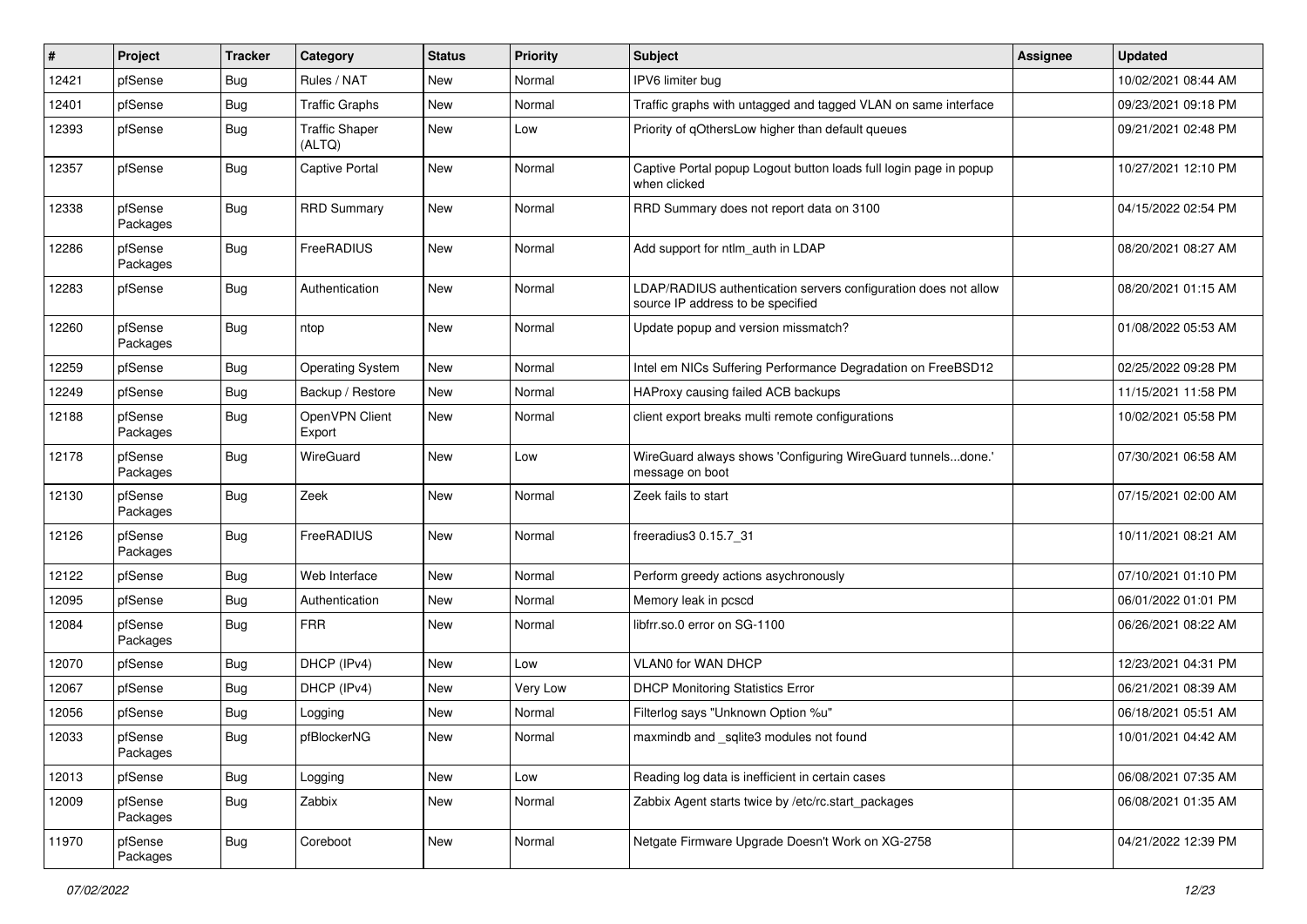| #     | Project             | <b>Tracker</b> | Category           | <b>Status</b> | <b>Priority</b> | <b>Subject</b>                                                                                           | <b>Assignee</b> | <b>Updated</b>      |
|-------|---------------------|----------------|--------------------|---------------|-----------------|----------------------------------------------------------------------------------------------------------|-----------------|---------------------|
| 11953 | pfSense             | Bug            | <b>IGMP Proxy</b>  | New           | Normal          | XG-1541 crashes when igmpproxy is enabled and network<br>interfaces status change                        |                 | 05/24/2021 04:55 PM |
| 11925 | pfSense             | Bug            | OpenVPN            | New           | Normal          | Calling-Station-Id always set to WAN IP                                                                  |                 | 05/14/2021 09:27 AM |
| 11898 | pfSense<br>Packages | Bug            | apcupsd            | New           | Normal          | PHP error from apcupsd dashboard widget                                                                  |                 | 05/07/2021 09:12 AM |
| 11872 | pfSense             | Bug            | Interfaces         | New           | Normal          | gif interfaces reporting incorrect traffic counters                                                      |                 | 12/30/2021 04:00 AM |
| 11848 | pfSense<br>Packages | Bug            | Squid              | New           | Normal          | Issue with squid cache download speed                                                                    |                 | 04/23/2021 09:30 PM |
| 11841 | pfSense<br>Packages | <b>Bug</b>     | <b>FRR</b>         | New           | Normal          | FRR access lists default bahavior changed to permit by default                                           |                 | 04/22/2021 09:52 AM |
| 11835 | pfSense<br>Packages | <b>Bug</b>     | <b>FRR</b>         | New           | Normal          | FRR OSPF redistributed connected routes disappearing                                                     |                 | 04/22/2021 07:11 AM |
| 11802 | pfSense<br>Packages | <b>Bug</b>     | FreeRADIUS         | New           | Normal          | FreeRADIUS sync                                                                                          |                 | 05/10/2021 04:18 AM |
| 11786 | pfSense             | Bug            | Services           | New           | Normal          | SSH incomplete setup and startup fail while recovering XML backup<br>in a fresh install of pfSense 2.5.0 |                 | 04/17/2021 01:36 PM |
| 11780 | pfSense<br>Packages | Bug            | Suricata           | New           | Very High       | Suricata package fails to prune suricata.log                                                             |                 | 08/06/2021 07:18 AM |
| 11778 | pfSense             | <b>Bug</b>     | OpenVPN            | New           | Normal          | OpenVPN uses 100% CPU after experiencing packet loss                                                     |                 | 02/28/2022 07:38 AM |
| 11777 | pfSense<br>Packages | <b>Bug</b>     | Unbound            | New           | Very Low        | Input validation prevents DNS Resolver from being disabled                                               |                 | 04/05/2021 05:51 PM |
| 11770 | pfSense Plus        | <b>Bug</b>     | Hardware / Drivers | New           | Normal          | Pantech UML295 USB Modem No Longer Functional                                                            |                 | 04/01/2021 11:28 AM |
| 11763 | pfSense<br>Packages | Bug            | Status_Monitoring  | New           | Normal          | Traffic graphs refresh issue                                                                             |                 | 05/03/2021 09:44 AM |
| 11761 | pfSense             | <b>Bug</b>     | L <sub>2</sub> TP  | New           | Normal          | L2TP/IPsec VPN : PPP LCP negotiation occurs before user<br>authentication                                |                 | 03/31/2021 04:52 AM |
| 11759 | pfSense             | <b>Bug</b>     | Dashboard          | New           | Normal          | Traffic graphs on dashboard double upload on pppoe links                                                 |                 | 12/30/2021 04:00 AM |
| 11742 | pfSense<br>Packages | <b>Bug</b>     | Suricata           | New           | Normal          | Blocking / Unblocking is not working correctly.                                                          |                 | 09/01/2021 11:08 AM |
| 11731 | pfSense             | <b>Bug</b>     | Hardware / Drivers | New           | Normal          | Missing support for Realtek USB NICs                                                                     |                 | 03/30/2021 04:32 AM |
| 11730 | pfSense             | <b>Bug</b>     | Web Interface      | New           | Normal          | Improve visibility of option selections in dark themes                                                   |                 | 03/25/2021 09:38 PM |
| 11724 | pfSense             | <b>Bug</b>     | Package System     | New           | Normal          | Packages unexpectedly removed when changing update branches                                              |                 | 03/29/2021 08:09 AM |
| 11717 | pfSense             | <b>Bug</b>     | Rules / NAT        | New           | Normal          | Incorrect port forwarding rules if Destination port alias is not equal to<br>Redirect target port alias  |                 | 03/22/2021 06:06 AM |
| 11715 | pfSense             | <b>Bug</b>     | <b>OpenVPN</b>     | New           | Normal          | OpenVPN MTU                                                                                              |                 | 03/22/2021 01:35 AM |
| 11666 | pfSense             | <b>Bug</b>     | Logging            | New           | Normal          | GUI Firewall log search not parsing filter.log beyond hard coded<br>limit                                |                 | 03/12/2021 11:38 AM |
| 11657 | pfSense             | Bug            | Interfaces         | New           | Normal          | netmap_ring_reinit error                                                                                 |                 | 03/18/2021 10:32 PM |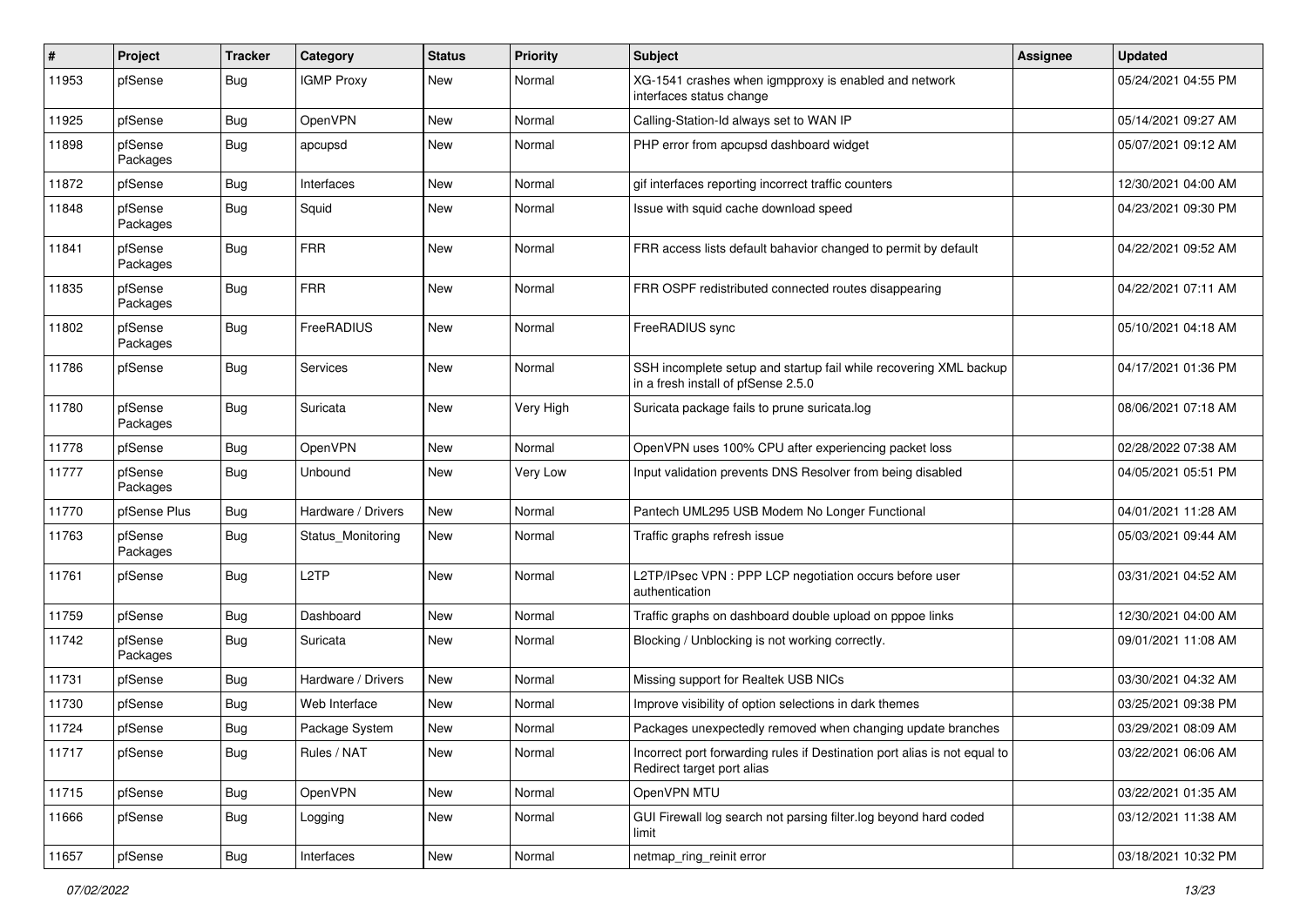| #     | Project             | <b>Tracker</b> | Category         | <b>Status</b> | <b>Priority</b> | Subject                                                                                                                                                                                         | <b>Assignee</b> | <b>Updated</b>      |
|-------|---------------------|----------------|------------------|---------------|-----------------|-------------------------------------------------------------------------------------------------------------------------------------------------------------------------------------------------|-----------------|---------------------|
| 11650 | pfSense<br>Packages | Bug            | <b>FRR</b>       | New           | Very Low        | FRR configuration broken on restore of manually edited FRR config<br>sections                                                                                                                   |                 | 03/10/2021 08:50 AM |
| 11641 | pfSense             | <b>Bug</b>     | Interfaces       | New           | Normal          | On xn based interfaces without the VLANMTU flag the first VLAN<br>tag defined does not follow the parent interface MTU settings. All<br>subsequent VLAN tags follow the parent interface's MTU. |                 | 03/09/2021 06:42 PM |
| 11619 | pfSense             | Bug            | Upgrade          | New           | Normal          | Unable to upgrade 2.4.4-p3 to 2.5/21.02-p1                                                                                                                                                      |                 | 08/15/2021 10:00 AM |
| 11610 | pfSense<br>Packages | Bug            | <b>NET-SNMP</b>  | New           | Normal          | NET-SNMP is not setting the correct permissions on AgentX                                                                                                                                       |                 | 06/28/2021 07:54 AM |
| 11592 | pfSense<br>Packages | <b>Bug</b>     | node_exporter    | New           | Normal          | Node exporter can not read system statistics                                                                                                                                                    |                 | 10/15/2021 09:37 PM |
| 11572 | pfSense<br>Packages | <b>Bug</b>     | pfBlockerNG      | New           | High            | Auto created firewall rules have IPv4 as protocol only - even for<br>IPv6 lists.                                                                                                                |                 | 06/25/2022 10:59 AM |
| 11566 | pfSense             | <b>Bug</b>     | Web Interface    | New           | Low             | Firewall Maximum Table Entries "default size" is whatever is<br>entered                                                                                                                         |                 | 02/27/2021 10:01 AM |
| 11563 | pfSense<br>Packages | Bug            | <b>BIND</b>      | New           | High            | BIND GUI writes TXT records > 255 characters                                                                                                                                                    |                 | 02/27/2021 07:11 AM |
| 11556 | pfSense             | <b>Bug</b>     | Rules / NAT      | New           | Normal          | Kill all states associated with a NAT address                                                                                                                                                   |                 | 03/19/2021 10:29 AM |
| 11548 | pfSense             | Bug            | Rules / NAT      | New           | Normal          | "rule expands to no valid combination" error from port forward<br>automatic rule mixing IPv4 and IPv6 elements                                                                                  |                 | 02/27/2021 03:18 PM |
| 11541 | pfSense             | <b>Bug</b>     | OpenVPN          | New           | Normal          | OpenVPN status does not work properly when set to TCP and<br>Concurrent Connections = 1                                                                                                         |                 | 03/02/2021 02:27 PM |
| 11525 | pfSense<br>Packages | <b>Bug</b>     | Suricata         | New           | Normal          | pfsense 2.5.0 release version for vlan issue to suricata                                                                                                                                        |                 | 11/11/2021 08:16 AM |
| 11522 | pfSense<br>Packages | <b>Bug</b>     | Zabbix           | New           | Normal          | fping6 error                                                                                                                                                                                    |                 | 02/24/2021 07:13 AM |
| 11509 | pfSense<br>Packages | <b>Bug</b>     | LCDProc          | New           | Low             | LCD package - not starting at boot - stop and start in Status Window<br>not possible                                                                                                            |                 | 02/23/2021 10:55 AM |
| 11503 | pfSense             | <b>Bug</b>     | <b>OpenVPN</b>   | New           | Normal          | Using multiple authentication backends on an OpenVPN server fails                                                                                                                               |                 | 02/23/2021 12:23 PM |
| 11493 | pfSense<br>Packages | Bug            | Zabbix           | New           | Very Low        | After upgrade zabbix proxy wont start                                                                                                                                                           |                 | 02/21/2021 05:31 AM |
| 11490 | pfSense<br>Packages | <b>Bug</b>     | Service Watchdog | New           | Very Low        | Service Watchdog - Impacts Reboots and Package Updates                                                                                                                                          |                 | 02/22/2021 12:07 PM |
| 11479 | pfSense<br>Packages | <b>Bug</b>     | snmptt           | New           | Normal          | snmptt 1.4.2 does not work in daemon mode                                                                                                                                                       |                 | 02/20/2021 04:37 PM |
| 11473 | pfSense             | <b>Bug</b>     | Web Interface    | New           | Normal          | System Activity shows invalid data on SG-3100                                                                                                                                                   |                 | 02/19/2021 08:12 PM |
| 11430 | pfSense             | <b>Bug</b>     | Interfaces       | New           | Normal          | PHP console spam after Assigning Interfaces                                                                                                                                                     |                 | 10/09/2021 10:37 AM |
| 11429 | pfSense             | <b>Bug</b>     | Web Interface    | New           | Normal          | System Log / Settings form activates "Reset Log Files" button on<br>enter                                                                                                                       |                 | 10/28/2021 01:35 PM |
| 11418 | pfSense             | <b>Bug</b>     | <b>IPsec</b>     | New           | Very Low        | 'NAT-T: Force' is broken for IPv6 IPsec                                                                                                                                                         |                 | 02/16/2021 08:25 AM |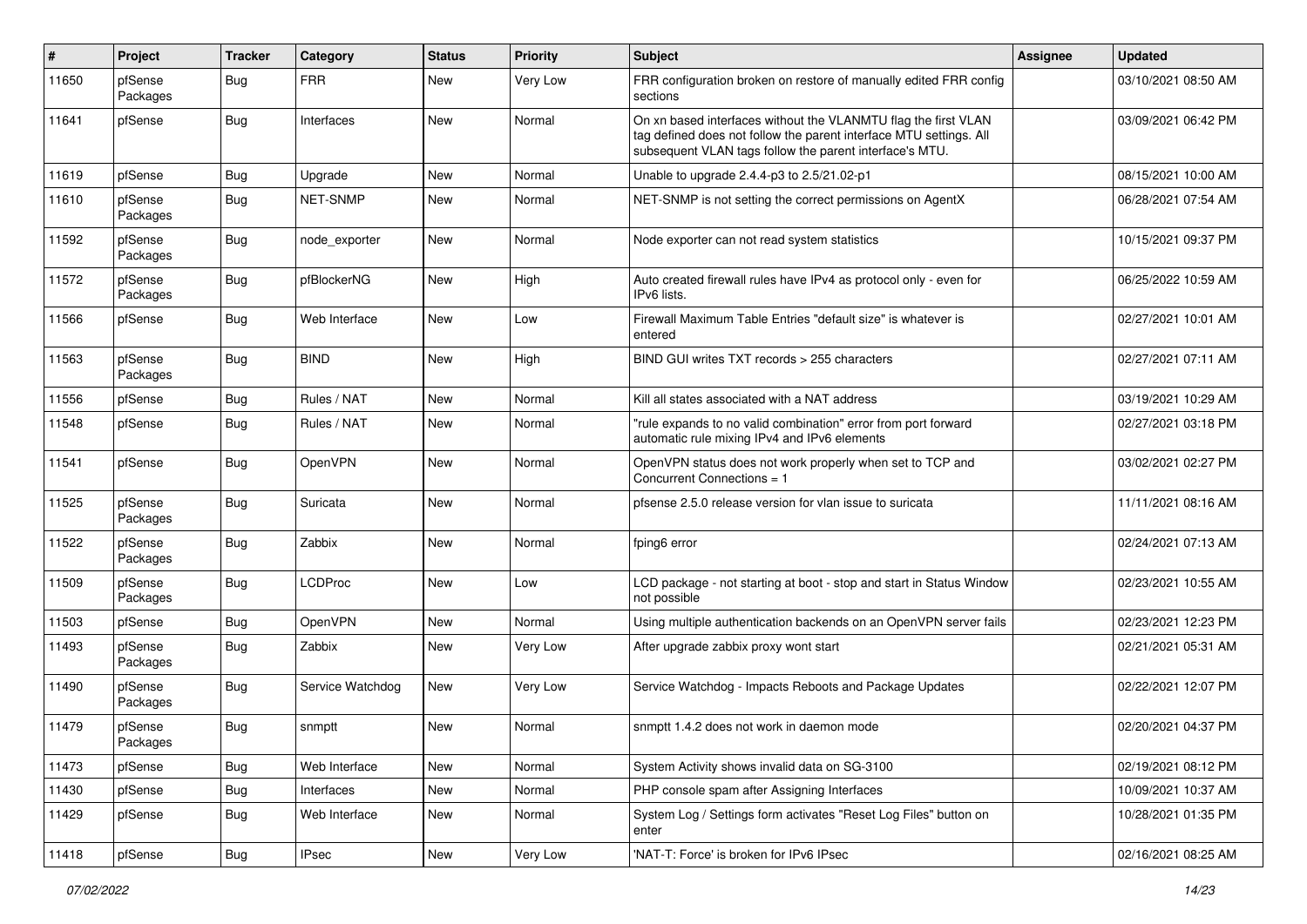| $\sharp$ | Project             | <b>Tracker</b> | Category                | <b>Status</b> | <b>Priority</b> | <b>Subject</b>                                                                                                         | <b>Assignee</b> | <b>Updated</b>      |
|----------|---------------------|----------------|-------------------------|---------------|-----------------|------------------------------------------------------------------------------------------------------------------------|-----------------|---------------------|
| 11414    | pfSense<br>Packages | <b>Bug</b>     | pfBlockerNG             | New           | Normal          | Enabling feed "Public DNS4 all" breaks some Google services                                                            |                 | 02/13/2021 02:46 AM |
| 11412    | pfSense             | <b>Bug</b>     | Interfaces              | New           | Normal          | LLDPD Package Doesn't Work with Switchports                                                                            |                 | 02/12/2021 08:12 PM |
| 11398    | pfSense<br>Packages | <b>Bug</b>     | pfBlockerNG             | New           | Normal          | pfBlocker upgrade hangs forever                                                                                        |                 | 04/21/2022 12:39 PM |
| 11375    | pfSense<br>Packages | <b>Bug</b>     | apcupsd                 | <b>New</b>    | Normal          | UPS Type <blank> for USB APC</blank>                                                                                   |                 | 02/26/2021 11:10 AM |
| 11363    | pfSense             | <b>Bug</b>     | Installer               | New           | Normal          | Clean Install 2.5.0 fails due to hardware incompability                                                                |                 | 02/04/2021 11:06 AM |
| 11335    | pfSense             | <b>Bug</b>     | Interfaces              | New           | Normal          | Spoofing the MAC on a LAGG interface does not work for some NIC<br>types.                                              |                 | 01/29/2021 09:10 AM |
| 11268    | pfSense             | <b>Bug</b>     | Web Interface           | New           | Normal          | Cookie named 'id' prevents Edit form fields being set properly                                                         |                 | 09/03/2021 06:16 AM |
| 11261    | pfSense<br>Packages | <b>Bug</b>     | pfBlockerNG             | New           | Normal          | pfBlockerNG ASN numbers in IPv4 (/IPv6) Custom List generate<br>error(s) "Invalid numeric literal at line 1, column 7" |                 | 01/28/2021 08:34 AM |
| 11235    | pfSense<br>Packages | Bug            | Filer                   | New           | Normal          | Filer run script when "state" unchanged                                                                                |                 | 01/08/2021 07:24 AM |
| 11232    | pfSense             | Bug            | <b>Operating System</b> | <b>New</b>    | Normal          | Fix pfSense_fsync                                                                                                      |                 | 01/08/2021 08:53 AM |
| 11203    | pfSense             | <b>Bug</b>     | Certificates            | <b>New</b>    | Normal          | certificate manager very slow                                                                                          |                 | 12/31/2020 11:57 AM |
| 11184    | pfSense             | <b>Bug</b>     | FreeBSD                 | <b>New</b>    | Normal          | PF: State policy cannot be configurable                                                                                |                 | 02/09/2021 02:43 AM |
| 11182    | pfSense<br>Packages | Bug            | <b>NRPE</b>             | New           | Normal          | NRPE in HA syncs the bind IP                                                                                           |                 | 12/01/2021 02:15 AM |
| 11177    | pfSense             | <b>Bug</b>     | <b>Dynamic DNS</b>      | New           | Normal          | DDNSv6 not using Check IP Services                                                                                     |                 | 12/21/2020 05:02 AM |
| 11158    | pfSense<br>Packages | Bug            | <b>FRR</b>              | New           | High            | <b>FRR Prefix Lists</b>                                                                                                |                 | 12/30/2020 04:55 PM |
| 11149    | pfSense             | Bug            | <b>DHCP Relay</b>       | <b>New</b>    | Normal          | DHCP relay won't start with DHCP server behind gateway                                                                 |                 | 03/22/2021 05:13 AM |
| 11147    | pfSense             | <b>Bug</b>     | <b>Dynamic DNS</b>      | New           | Normal          | Domeneshop DynDNS IPv4 and IPv6                                                                                        |                 | 12/09/2020 11:47 PM |
| 11110    | pfSense             | Bug            | Backup / Restore        | New           | Normal          | Backup file should be checked before restoring a specific area                                                         |                 | 12/05/2020 02:50 PM |
| 11093    | pfSense             | <b>Bug</b>     | Wireless                | New           | Low             | ral(4) driver non-functional in arm64                                                                                  |                 | 11/21/2020 10:45 AM |
| 11074    | pfSense<br>Packages | <b>Bug</b>     | <b>BIND</b>             | New           | Low             | bind Zone Settings Zones, Save button opens "Confirmation<br>required to save changes"                                 |                 | 11/16/2020 11:08 AM |
| 11040    | pfSense<br>Packages | <b>Bug</b>     | pfBlockerNG             | <b>New</b>    | Normal          | pfb filter core faults when clearing firewall log                                                                      |                 | 11/07/2020 01:44 PM |
| 11036    | pfSense<br>Packages | <b>Bug</b>     | haproxy                 | New           | Normal          | <b>HAproxy ACL</b>                                                                                                     |                 | 02/11/2022 11:27 AM |
| 11000    | pfSense<br>Packages | <b>Bug</b>     | haproxy                 | New           | Very Low        | haproxy deprecated trick suggested                                                                                     |                 | 12/23/2020 02:55 PM |
| 10994    | pfSense<br>Packages | <b>Bug</b>     | squidguard              | <b>New</b>    | Low             | SquidGuard Blacklists Restore Default button does not work                                                             |                 | 10/20/2020 12:26 PM |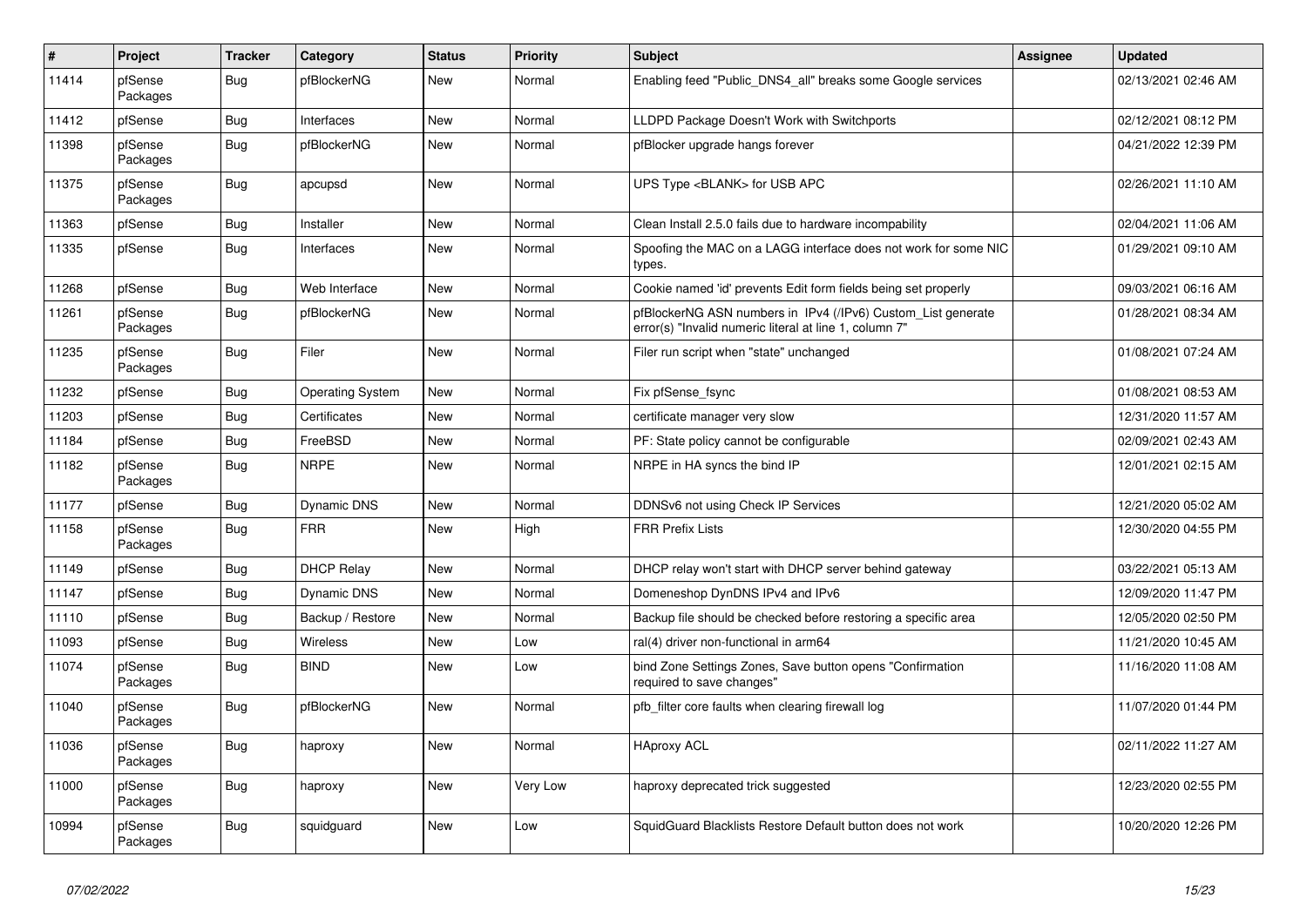| #     | Project             | <b>Tracker</b> | Category                 | <b>Status</b> | <b>Priority</b> | Subject                                                                                                           | <b>Assignee</b> | <b>Updated</b>      |
|-------|---------------------|----------------|--------------------------|---------------|-----------------|-------------------------------------------------------------------------------------------------------------------|-----------------|---------------------|
| 10989 | pfSense<br>Packages | Bug            | Snort                    | New           | Low             | Snort alert page has hidden characters in IPv6 address                                                            |                 | 10/17/2020 04:06 PM |
| 10980 | pfSense             | <b>Bug</b>     | <b>Operating System</b>  | New           | Normal          | rc.local is executed at login by rc.initial, and not at boot time.                                                |                 | 10/19/2020 09:39 AM |
| 10952 | pfSense             | Bug            | Rules / NAT              | New           | Low             | Inconsistency in Subnet Defaults Between Firewall Rules and<br>Interface Address Assignments                      |                 | 10/09/2020 12:50 PM |
| 10935 | pfSense<br>Packages | <b>Bug</b>     | <b>FRR</b>               | New           | Normal          | FRR 0.6.7-6 - BGPD service recycled IPv6 without Route Map                                                        |                 | 12/30/2020 05:00 PM |
| 10845 | pfSense<br>Packages | <b>Bug</b>     | apcupsd                  | New           | Normal          | apcupsd doesn't stop when not enabled                                                                             |                 | 08/24/2020 10:16 AM |
| 10833 | pfSense             | Bug            | Configuration<br>Backend | New           | Normal          | unbound exits on configuration error when link status flaps on LAN<br>interface                                   |                 | 08/13/2020 11:53 PM |
| 10822 | pfSense             | Bug            | DHCP (IPv6)              | New           | Normal          | Deprecated IPv6 prefix won't be announced as deprecated to<br>clients                                             |                 | 08/10/2020 09:23 AM |
| 10791 | pfSense<br>Packages | <b>Bug</b>     | PIMD                     | New           | Normal          | Valid (vlan)interfaces do not get vif reporting "Invalid phyint<br>address"                                       |                 | 10/06/2020 09:20 AM |
| 10783 | pfSense<br>Packages | <b>Bug</b>     | ntop                     | New           | Normal          | NtopNG is very unstable on arm64                                                                                  |                 | 07/22/2020 09:07 AM |
| 10765 | pfSense             | <b>Bug</b>     | Authentication           | New           | Normal          | Ampersands in Idap extended query are escaped twice                                                               |                 | 09/02/2020 07:55 AM |
| 10760 | pfSense<br>Packages | <b>Bug</b>     | <b>BIND</b>              | New           | High            | pfSense BIND 9.14.12 server terminates due to assertion failure                                                   |                 | 07/11/2020 04:53 PM |
| 10729 | pfSense             | <b>Bug</b>     | Package System           | New           | Normal          | Certificate verification failed for pkg.freebsd.org                                                               |                 | 07/05/2020 01:12 AM |
| 10726 | pfSense             | <b>Bug</b>     | Rules / NAT              | New           | Normal          | Sticky-connections option is bugged - sticky-address cannot be<br>redefined                                       |                 | 11/12/2020 10:12 AM |
| 10715 | pfSense             | <b>Bug</b>     | <b>DHCP Relay</b>        | New           | Normal          | DHCPv6 relay always uses the "first" IPv6 address of an interface                                                 |                 | 06/29/2020 05:01 AM |
| 10714 | pfSense             | Bug            | DHCP (IPv6)              | New           | Normal          | radvd only gives out the prefix of the "first" IPv6 address of an<br>interface                                    |                 | 10/06/2020 01:03 PM |
| 10712 | pfSense             | <b>Bug</b>     | Rules / NAT              | New           | Normal          | "default allow LAN IPv6 to any" rule does not work right after boot<br>when using IPv6 PD                         |                 | 06/30/2020 12:17 AM |
| 10701 | pfSense             | <b>Bug</b>     | Web Interface            | New           | Very Low        | Firewall Log too wide with Rule Description Column                                                                |                 | 06/25/2020 07:36 AM |
| 10695 | pfSense<br>Packages | <b>Bug</b>     | FreeRADIUS               | New           | Normal          | FreeRadius Accounting skipping MBs after reboot due to power<br>down                                              |                 | 06/24/2020 04:49 AM |
| 10693 | pfSense<br>Packages | <b>Bug</b>     | <b>BIND</b>              | <b>New</b>    | Normal          | pfSense Bind Zone Editor UI does not update zone serial number<br>when a change is made                           |                 | 09/01/2021 12:51 AM |
| 10690 | pfSense             | <b>Bug</b>     | Installer                | New           | Low             | Not possible to make UFS install on ZFS formatted drive                                                           |                 | 04/21/2022 12:39 PM |
| 10671 | pfSense             | <b>Bug</b>     | <b>Operating System</b>  | New           | Normal          | pfsense 2.4.5 1 does not boot on Gen2 2012R2 HyperV VM                                                            |                 | 05/09/2021 06:39 AM |
| 10624 | pfSense             | <b>Bug</b>     | <b>DNS Resolver</b>      | New           | Normal          | Unbound configuration memory leak with python module + register<br>DHCP leases active                             |                 | 02/26/2021 10:27 AM |
| 10606 | pfSense<br>Packages | <b>Bug</b>     | Snort                    | New           | Normal          | Snort Inline stopped working after upgrade to FreeBSD 12.1<br>(network traffic blocked after heavy load randomly) |                 | 05/28/2020 10:06 AM |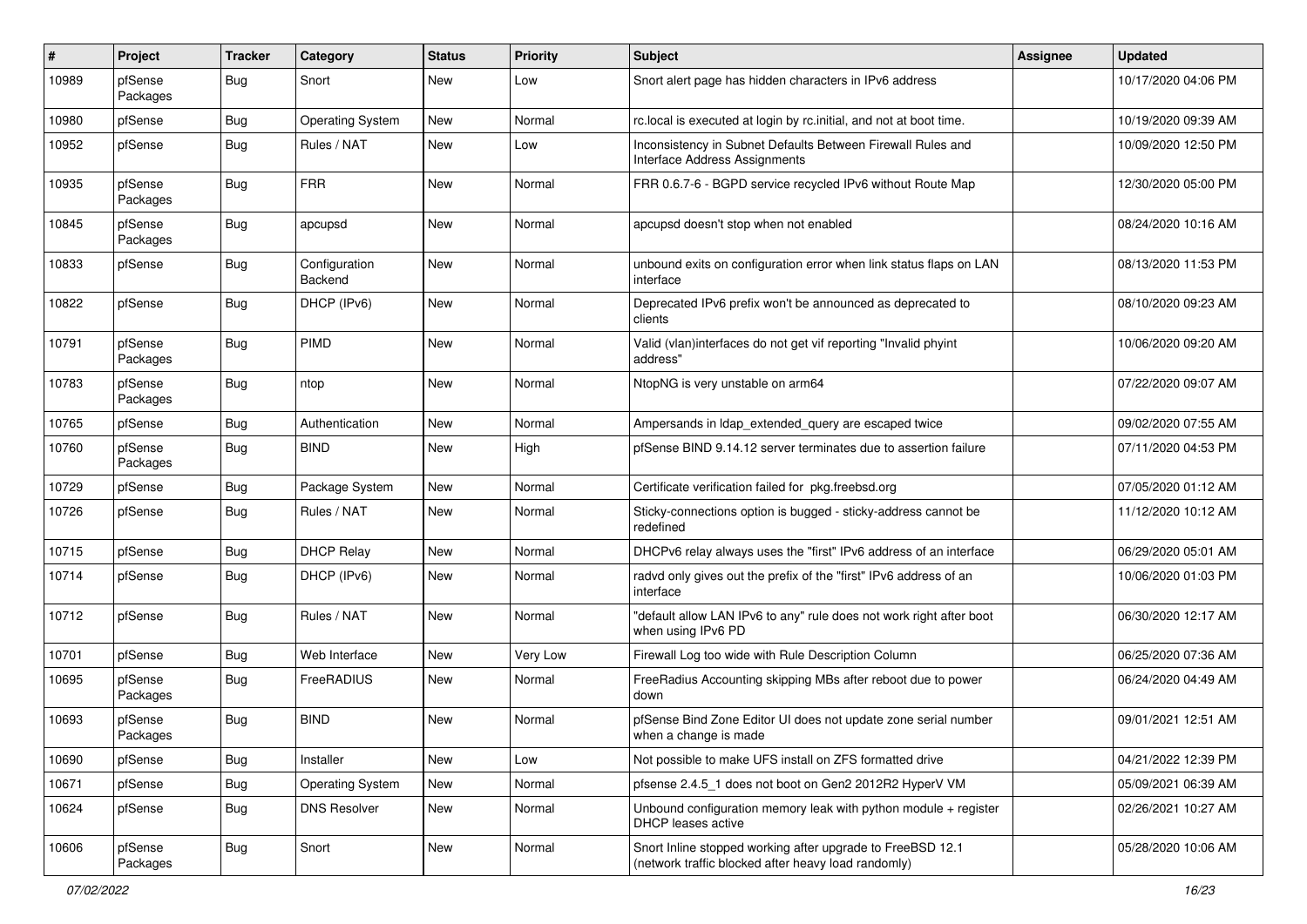| $\pmb{\#}$ | Project             | <b>Tracker</b> | Category                     | <b>Status</b> | <b>Priority</b> | <b>Subject</b>                                                                                                                                              | <b>Assignee</b> | <b>Updated</b>      |
|------------|---------------------|----------------|------------------------------|---------------|-----------------|-------------------------------------------------------------------------------------------------------------------------------------------------------------|-----------------|---------------------|
| 10601      | pfSense<br>Packages | <b>Bug</b>     | Status Monitoring            | New           | Normal          | Dashboard->Traffic Graphs Scale is capped for outbound                                                                                                      |                 | 05/29/2020 10:13 AM |
| 10590      | pfSense<br>Packages | <b>Bug</b>     | pfBlockerNG                  | <b>New</b>    | Normal          | pfBlockerNG: Invalid argument supplied for foreach()                                                                                                        |                 | 05/26/2020 08:22 AM |
| 10584      | pfSense             | <b>Bug</b>     | Hardware / Drivers           | <b>New</b>    | Normal          | SG-3100 with M.2: shutdown instead of reboot                                                                                                                |                 | 07/21/2020 03:08 AM |
| 10544      | pfSense             | <b>Bug</b>     | User Manager /<br>Privileges | New           | Normal          | It's not possible to add a user to group operator using the gui                                                                                             |                 | 04/21/2022 12:39 PM |
| 10530      | pfSense             | Bug            | Upgrade                      | New           | Normal          | Convert config version to be based on product version                                                                                                       |                 | 04/21/2022 12:39 PM |
| 10526      | pfSense<br>Packages | <b>Bug</b>     | pfBlockerNG                  | New           | Normal          | Package pfBlockerNG Crashes on Alert view                                                                                                                   |                 | 05/04/2020 08:59 AM |
| 10516      | pfSense<br>Packages | <b>Bug</b>     | <b>FRR</b>                   | New           | Normal          | <b>FRR Access list</b>                                                                                                                                      |                 | 12/06/2020 11:02 PM |
| 10513      | pfSense             | <b>Bug</b>     | Rules / NAT                  | New           | Normal          | State issues with policy routing and HA failover                                                                                                            |                 | 04/21/2022 12:39 PM |
| 10503      | pfSense<br>Packages | <b>Bug</b>     | <b>FRR</b>                   | New           | Normal          | Flapping any GW in multi-WAN influences restating all IPsec<br>tunnels in FRR which leads to dropping all IPsec VTI static routes<br>and related BGP issues |                 | 05/08/2020 07:51 PM |
| 10493      | pfSense             | Bug            | <b>IPsec</b>                 | New           | Normal          | filter get vpns list() issues                                                                                                                               |                 | 05/06/2020 01:07 AM |
| 10487      | pfSense<br>Packages | <b>Bug</b>     | Telegraf                     | New           | Normal          | Telegraf package not sending logs to influxdb server                                                                                                        |                 | 05/03/2020 07:09 PM |
| 10436      | pfSense<br>Packages | <b>Bug</b>     | softflowd                    | New           | Normal          | softflowd no longer sends flow data after upgrade (v0.9.9_1 -><br>v1.0.0                                                                                    |                 | 06/07/2022 12:25 AM |
| 10370      | pfSense<br>Packages | Bug            | ntop                         | New           | Normal          | ntopng Timeseries not send to InfluxDB                                                                                                                      |                 | 03/30/2020 09:42 AM |
| 10352      | pfSense             | <b>Bug</b>     | Authentication               | New           | Very Low        | RADIUS authentication fails with MSCHAPv1 or MSCHAPv2 when<br>passwords contain international characters                                                    |                 | 06/20/2022 04:04 PM |
| 10342      | pfSense             | <b>Bug</b>     | <b>DNS Resolver</b>          | New           | Normal          | Unbound domain overrides stop resolving periodically. They only<br>resume after the service has been restarted.                                             |                 | 03/13/2020 10:35 AM |
| 10325      | pfSense             | <b>Bug</b>     | Notifications                | New           | Normal          | System/Advanced/Notifications/E-Mail - SMTP Notification E-Mail<br>auth password Unexpected Bahaviour                                                       |                 | 10/30/2020 08:17 AM |
| 10311      | pfSense             | <b>Bug</b>     | OpenVPN                      | New           | Normal          | Too low net.link.ifqmaxlen causes packet drop under load when<br>using OpenVPN inside bridge interface under load                                           |                 | 08/10/2021 03:10 AM |
| 10310      | pfSense             | <b>Bug</b>     | Upgrade                      | <b>New</b>    | Normal          | Systems with low RAM and several packages may temporarily fail<br>to load large tables after an upgrade                                                     |                 | 03/03/2020 07:55 AM |
| 10292      | pfSense<br>Packages | Bug            | Suricata                     | New           | Normal          | Suricata not respecting SID Mgmt list                                                                                                                       |                 | 02/27/2020 01:02 PM |
| 10279      | pfSense<br>Packages | Bug            | open-vm-tools                | New           | Normal          | pfSense's OpenVM Tools on ESXi 6.7 no longer provides guest vm<br>functionality                                                                             |                 | 03/01/2020 06:07 PM |
| 10278      | pfSense<br>Packages | <b>Bug</b>     | pfBlockerNG                  | New           | Normal          | pfBlockerNG: Formatting issue on DNSBL stats page                                                                                                           |                 | 02/24/2020 01:36 PM |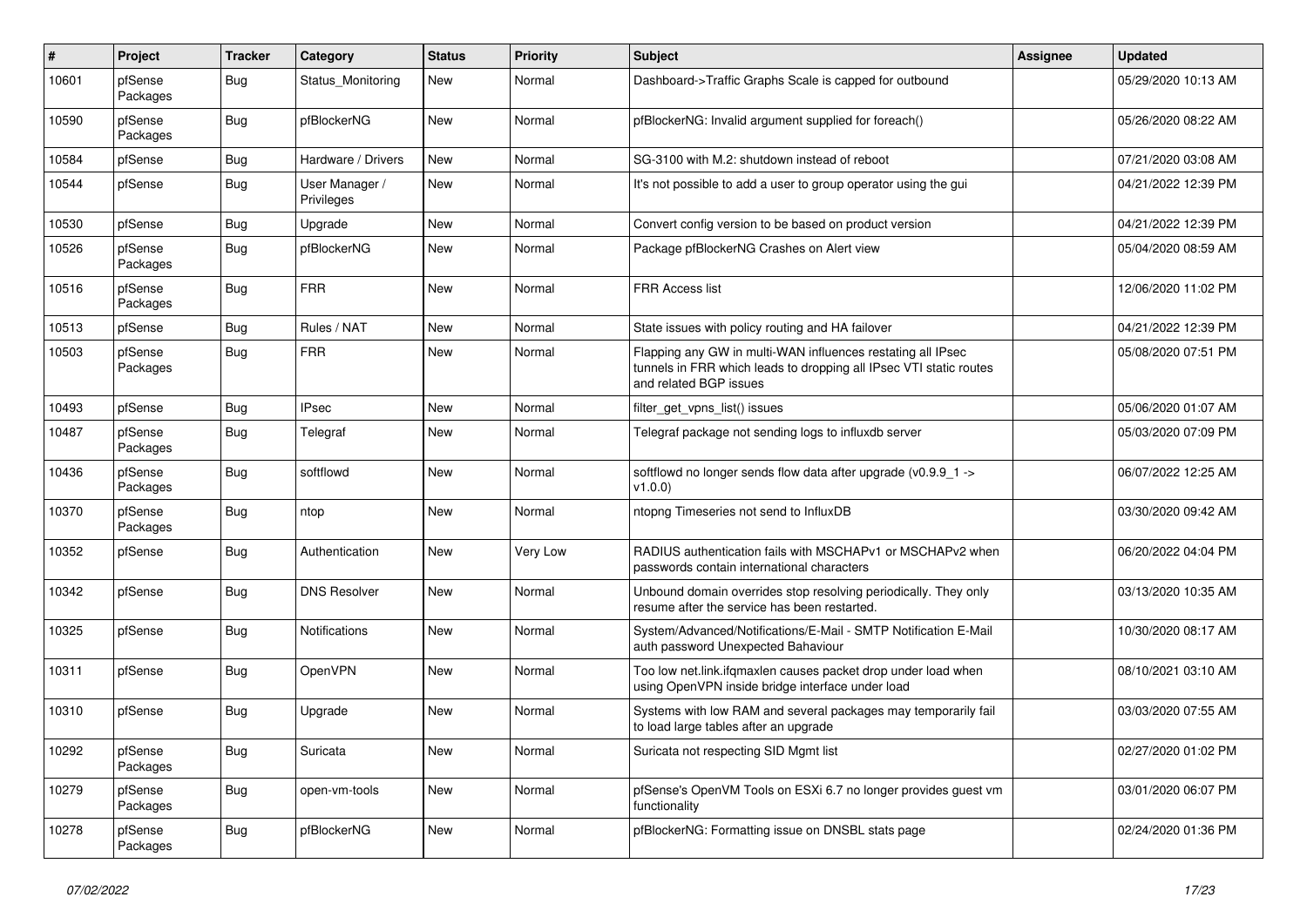| #     | Project             | <b>Tracker</b> | Category              | <b>Status</b> | <b>Priority</b> | <b>Subject</b>                                                                                       | <b>Assignee</b> | <b>Updated</b>      |
|-------|---------------------|----------------|-----------------------|---------------|-----------------|------------------------------------------------------------------------------------------------------|-----------------|---------------------|
| 10277 | pfSense             | <b>Bug</b>     | Web Interface         | New           | Normal          | Sorting the log entries does not use year value                                                      |                 | 02/24/2020 07:46 AM |
| 10271 | pfSense             | <b>Bug</b>     | Web Interface         | New           | Normal          | Large number of VLAN/LANs make "Interfaces" menu hard to<br>access                                   |                 | 02/20/2020 04:46 AM |
| 10265 | pfSense<br>Packages | <b>Bug</b>     | Notes                 | New           | Very Low        | Adding a Note with malformed title will force system restore                                         |                 | 02/27/2020 10:12 AM |
| 10253 | pfSense<br>Packages | <b>Bug</b>     | pfBlockerNG           | New           | Normal          | pfblockerng-devel uses user interface for VIP causing issues with<br>other services                  |                 | 02/11/2020 09:17 AM |
| 10252 | pfSense<br>Packages | Bug            | pfBlockerNG           | New           | High            | pfblockerng-devel                                                                                    |                 | 02/11/2020 05:18 PM |
| 10188 | pfSense<br>Packages | <b>Bug</b>     | pfBlockerNG           | New           | Normal          | Reputation tab is not working                                                                        |                 | 01/24/2020 10:06 AM |
| 10164 | pfSense<br>Packages | <b>Bug</b>     | pfBlockerNG           | New           | Normal          | pfBlockerNG dashboard widget position is not maintained when<br>updating                             |                 | 01/06/2020 10:06 AM |
| 10150 | pfSense             | <b>Bug</b>     | <b>IGMP Proxy</b>     | New           | Normal          | IGMP Proxy does not scale to hundreds of streams                                                     |                 | 01/03/2020 02:56 AM |
| 10143 | pfSense             | <b>Bug</b>     | <b>DNS Resolver</b>   | New           | Normal          | System hostname DNS entry is assigned to the wrong IP on<br>multi-wan setups                         |                 | 12/31/2019 02:33 PM |
| 10000 | pfSense             | Bug            | Dynamic DNS           | New           | Normal          | Azure Dynamic DNS A and AAAA Records for Apex Zone                                                   |                 | 03/31/2020 09:03 AM |
| 9999  | pfSense<br>Packages | <b>Bug</b>     | pfBlockerNG           | New           | Normal          | unbound fatal error if System Domain in DNSBL and System<br>Domain Local Zone Type is Redirect       |                 | 12/25/2019 08:10 AM |
| 9934  | pfSense<br>Packages | <b>Bug</b>     | Suricata              | New           | Normal          | suricata update kills WAN interface                                                                  |                 | 02/20/2020 09:17 AM |
| 9895  | pfSense<br>Packages | <b>Bug</b>     | Snort                 | New           | Normal          | snort reinstallation failed                                                                          |                 | 06/23/2021 08:01 AM |
| 9837  | pfSense             | <b>Bug</b>     | Interfaces            | New           | Very Low        | ipv6 is not completely disabled on the interfaces                                                    |                 | 10/24/2019 01:16 AM |
| 9805  | pfSense             | <b>Bug</b>     | <b>Dynamic DNS</b>    | New           | Normal          | dynDNS cloudflare multiple entries                                                                   |                 | 10/02/2019 04:51 PM |
| 9755  | pfSense             | Bug            | Package System        | New           | Very Low        | package description wrong link<br>https://www.freshports.org/security/openvpn-client-export          |                 | 09/13/2019 07:22 AM |
| 9737  | pfSense             | <b>Bug</b>     | <b>Traffic Graphs</b> | New           | Normal          | traffic-graphs.js shows incorrect units inside the chart                                             |                 | 09/09/2019 06:35 AM |
| 9724  | pfSense<br>Packages | <b>Bug</b>     | pfBlockerNG           | New           | High            | pfblockerng-firewall-filter-service-will-not-start                                                   |                 | 09/05/2019 06:32 AM |
| 9707  | pfSense<br>Packages | <b>Bug</b>     | pfBlockerNG           | New           | Normal          | Some networks already existing in deny Feeds are not stopped<br>even if existing in custom deny list |                 | 08/28/2019 10:03 AM |
| 9698  | pfSense             | Bug            | <b>RRD Graphs</b>     | New           | Normal          | Monitoring graphs do not retain state after auto-refresh                                             |                 | 08/26/2019 02:09 AM |
| 9690  | pfSense             | Bug            | Interfaces            | New           | Normal          | Ethernet flow control should be disabled by default                                                  |                 | 08/19/2019 06:45 PM |
| 9677  | pfSense             | Bug            | Dashboard             | New           | Normal          | Dashboard hangs when widget needs data from a remote host<br>which is down                           |                 | 08/13/2019 09:15 AM |
| 9676  | pfSense<br>Packages | <b>Bug</b>     | pfBlockerNG           | New           | Normal          | AS lookup fails                                                                                      |                 | 12/26/2019 12:17 AM |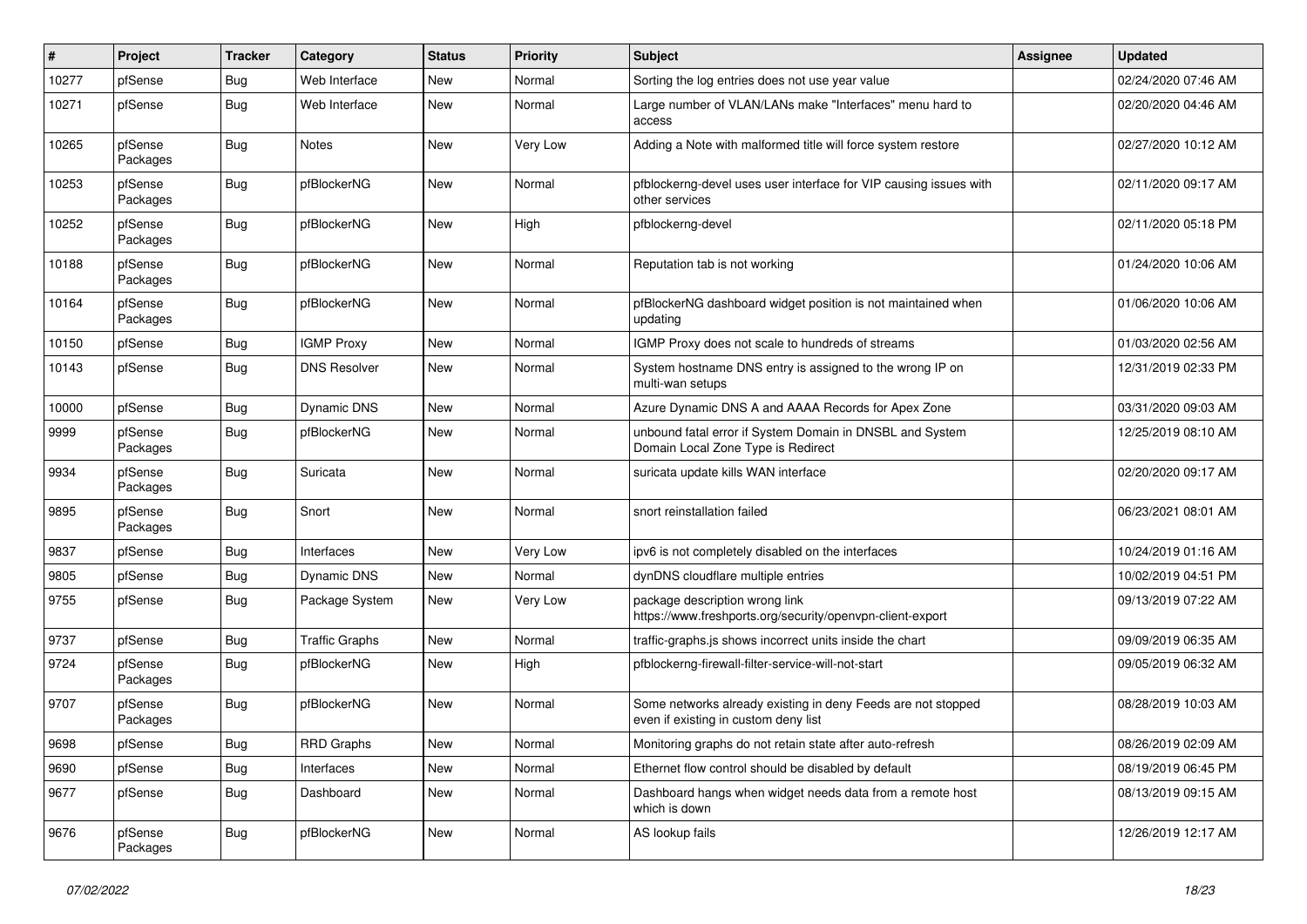| #    | Project             | <b>Tracker</b> | Category                     | <b>Status</b> | <b>Priority</b> | <b>Subject</b>                                                                                                       | <b>Assignee</b> | <b>Updated</b>      |
|------|---------------------|----------------|------------------------------|---------------|-----------------|----------------------------------------------------------------------------------------------------------------------|-----------------|---------------------|
| 9664 | pfSense             | <b>Bug</b>     | Dynamic DNS                  | New           | Normal          | DynDNS and Dual-wan problem with CloudFlare (works with No-Ip)                                                       |                 | 08/03/2019 10:00 AM |
| 9662 | pfSense<br>Packages | <b>Bug</b>     | pfBlockerNG                  | New           | Normal          | PfblockerNG do not update after pfsense reboot and wait for next<br>cron task                                        |                 | 08/20/2019 09:00 AM |
| 9654 | pfSense             | <b>Bug</b>     | <b>DNS Resolver</b>          | New           | Normal          | After reboot, the DNS resolver must be restarted before it will<br>advertise the ipv6 DNS address of the router.     |                 | 11/20/2020 03:12 AM |
| 9650 | pfSense             | <b>Bug</b>     | Gateways                     | New           | Normal          | IPv6 connection drops (ir-)regular on Kabelvodafone (German cable<br>$ISP)$                                          |                 | 07/27/2019 07:14 AM |
| 9626 | pfSense             | <b>Bug</b>     | Web Interface                | New           | Normal          | When deny write permission is assigned to a user, there is no error<br>feedback if the user tries to write something |                 | 06/25/2022 05:41 PM |
| 9585 | pfSense             | <b>Bug</b>     | Interfaces                   | New           | Normal          | 6RD: Unable to reach hosts on within same 6rd-domain                                                                 |                 | 08/14/2019 02:39 PM |
| 9568 | pfSense<br>Packages | <b>Bug</b>     | Squid                        | New           | Normal          | UFSSwapDir::openLog: Failed to open swap log.                                                                        |                 | 05/29/2019 09:18 PM |
| 9566 | pfSense             | <b>Bug</b>     | <b>Traffic Graphs</b>        | New           | Normal          | Traffic graph displays traffic incorrectly                                                                           |                 | 11/18/2019 07:54 AM |
| 9504 | pfSense             | <b>Bug</b>     | Dynamic DNS                  | New           | Normal          | Multiple Dynamic DNS update notifications for the same interface,<br>not differentiated by the hostname              |                 | 05/07/2019 07:46 AM |
| 9500 | pfSense<br>Packages | <b>Bug</b>     | haproxy                      | New           | Normal          | HAproxy does not delete non-applicable action config                                                                 |                 | 01/18/2022 06:28 AM |
| 9497 | pfSense<br>Packages | <b>Bug</b>     | AWS VPC                      | New           | Normal          | AWS VPN Wizard: WebGUI times out.                                                                                    |                 | 11/13/2019 10:07 AM |
| 9495 | pfSense<br>Packages | <b>Bug</b>     | AWS VPC                      | New           | Normal          | AWS VPC VPN wizard produces incorrect config (SHA256 should<br>be SHA1)                                              |                 | 08/19/2019 02:45 PM |
| 9486 | pfSense<br>Packages | <b>Bug</b>     | softflowd                    | New           | Very Low        | ifindex values used for softflowd are incorrect                                                                      |                 | 08/14/2019 02:30 PM |
| 9485 | pfSense             | <b>Bug</b>     | User Manager /<br>Privileges | New           | Normal          | password match error on system_usermanager causes Group<br>membership to be reset.                                   |                 | 04/26/2019 08:52 AM |
| 9453 | pfSense             | <b>Bug</b>     | <b>LAGG Interfaces</b>       | New           | Normal          | VLAN Interfaces on LAGG get orphaned at boot                                                                         |                 | 08/21/2019 11:16 AM |
| 9353 | pfSense             | <b>Bug</b>     | Dashboard                    | New           | Low             | PHPSession errors from limited access to dashboard and widgets                                                       |                 | 10/06/2020 09:31 AM |
| 9348 | pfSense<br>Packages | <b>Bug</b>     | <b>ACME</b>                  | New           | Normal          | Results of Acme certificate issuance/renewal are not properly<br>formatted                                           |                 | 02/22/2019 12:08 PM |
| 9344 | pfSense             | <b>Bug</b>     | Translations                 | New           | Normal          | OpenVPN click NCP Algorithms will always go to DH Parameters<br>website(in Chinese-Taiwan)                           |                 | 10/21/2021 03:48 AM |
| 9343 | pfSense             | <b>Bug</b>     | DHCP (IPv4)                  | <b>New</b>    | Normal          | diag_arp.php times out with large DHCPD leases table                                                                 |                 | 08/14/2019 01:19 PM |
| 9338 | pfSense             | <b>Bug</b>     | <b>IGMP Proxy</b>            | New           | Normal          | igmpproxy ignoring downstream vlan interface                                                                         |                 | 02/22/2019 03:48 AM |
| 9337 | pfSense<br>Packages | <b>Bug</b>     | Telegraf                     | New           | Normal          | Telegraf ping input fails                                                                                            |                 | 02/18/2019 10:40 AM |
| 9295 | pfSense             | <b>Bug</b>     | PPPoE Server                 | New           | Very High       | IPv6 PD does not work with PPPOE (Server & Client)                                                                   |                 | 05/15/2022 10:53 AM |
| 9286 | pfSense<br>Packages | <b>Bug</b>     | squidguard                   | New           | Normal          | squidGuard - Unable to change IP for sgerror.php URL in<br>configuration                                             |                 | 11/13/2019 10:07 AM |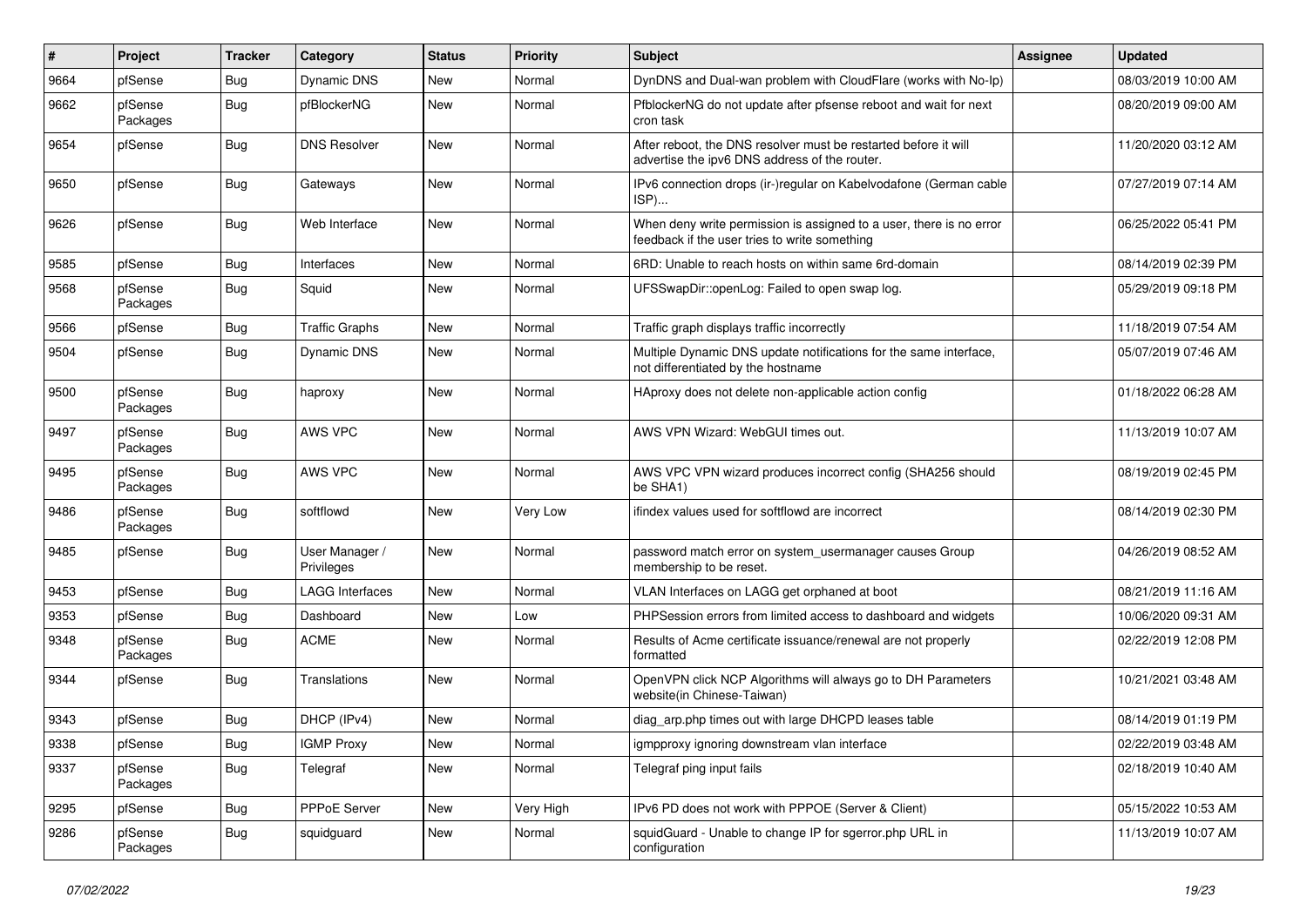| $\pmb{\#}$ | Project             | <b>Tracker</b> | Category                            | <b>Status</b> | <b>Priority</b> | <b>Subject</b>                                                                                        | <b>Assignee</b> | <b>Updated</b>      |
|------------|---------------------|----------------|-------------------------------------|---------------|-----------------|-------------------------------------------------------------------------------------------------------|-----------------|---------------------|
| 9261       | pfSense<br>Packages | Bug            | haproxy                             | New           | Normal          | haproxy GUI failure                                                                                   |                 | 01/08/2019 12:41 PM |
| 9247       | pfSense<br>Packages | <b>Bug</b>     | haproxy                             | New           | Low             | HAProxy multiple server selection on stats pages doesn't work                                         |                 | 01/02/2019 04:44 PM |
| 9241       | pfSense             | <b>Bug</b>     | Interfaces                          | New           | Normal          | Ethernet link cycles up/down if "auto-negotiate" is explicitly selected<br>in interface configuration |                 | 12/31/2018 08:36 PM |
| 9229       | pfSense<br>Packages | <b>Bug</b>     | Tinc                                | New           | Normal          | Tinc package: no way of specifying multiple critical configuration<br>parameters from web interface   |                 | 08/13/2019 09:25 AM |
| 9192       | pfSense             | Bug            | PPP Interfaces                      | New           | Normal          | PPPoE daemon selects wrong interface                                                                  |                 | 08/20/2019 10:05 AM |
| 9183       | pfSense             | <b>Bug</b>     | LAGG Interfaces                     | New           | Very Low        | OpenVPN Lagg Interface not working after restart or new start                                         |                 | 08/21/2019 11:17 AM |
| 9179       | pfSense             | <b>Bug</b>     | <b>NAT Reflection</b>               | New           | Normal          | NAT reflection fix implemented for #8604 is causing WebUI and<br>XMLRPC to fail on slave              |                 | 03/27/2020 08:01 PM |
| 9167       | pfSense             | <b>Bug</b>     | Rules / NAT                         | New           | Normal          | Some Important ICMPv6 Traffic Not Allowed by Default Rules                                            |                 | 08/14/2019 01:00 PM |
| 9149       | pfSense             | <b>Bug</b>     | Package System                      | New           | Low             | Continued issues with /tmp and /var in RAM on 2.4                                                     |                 | 11/24/2018 11:56 AM |
| 9143       | pfSense<br>Packages | <b>Bug</b>     | ntop                                | New           | Normal          | ntopng not displaying values in historical correctly                                                  |                 | 11/22/2018 07:24 AM |
| 9140       | pfSense             | <b>Bug</b>     | Logging                             | New           | Very Low        | Unexpected rule can be displayed when looking up filter log entry<br>with multiple matching rules     |                 | 08/19/2019 02:56 PM |
| 9139       | pfSense<br>Packages | <b>Bug</b>     | Telegraf                            | New           | Normal          | telegraf: add ping for default gateway(s)                                                             |                 | 05/21/2020 04:23 PM |
| 9138       | pfSense<br>Packages | <b>Bug</b>     | Telegraf                            | New           | Normal          | telegraf: add section for custom config lines                                                         |                 | 02/18/2019 03:36 PM |
| 9136       | pfSense             | Bug            | DHCP (IPv6)                         | New           | High            | IPv6 Tracking Interfaces Lose IPv6 Address in Certain Cases                                           |                 | 04/21/2022 12:39 PM |
| 9101       | pfSense             | <b>Bug</b>     | <b>Traffic Graphs</b>               | New           | Normal          | Traffic Graphs/Dashboard Slows Downloads Being Performed by<br>the Same Firefox Browser               |                 | 08/21/2019 09:18 AM |
| 9087       | pfSense             | <b>Bug</b>     | <b>Traffic Graphs</b>               | New           | Normal          | Traffic Graph Widget Legend Not Updating                                                              |                 | 08/14/2019 12:38 PM |
| 9079       | pfSense<br>Packages | Bug            | ntop                                | New           | Normal          | High CPU usage of ntopng even during IDLE and no network traffic                                      |                 | 12/16/2018 02:40 PM |
| 9037       | pfSense             | <b>Bug</b>     | <b>DNS Resolver</b>                 | <b>New</b>    | Normal          | Unbound not logging to syslog after reboot                                                            |                 | 10/12/2018 05:09 AM |
| 9035       | pfSense             | Bug            | Rules / NAT                         | New           | Normal          | Inactive Interfaces are Hidden in Firewall Rules                                                      |                 | 08/14/2019 12:39 PM |
| 9025       | pfSense<br>Packages | <b>Bug</b>     | squidguard                          | New           | Normal          | SquidGard + Target categories                                                                         |                 | 10/08/2018 01:00 AM |
| 9012       | pfSense<br>Packages | Bug            | Squid                               | New           | Very Low        | Captive Portal authentication in Squid Proxy Server does not work                                     |                 | 10/12/2019 05:06 AM |
| 8963       | pfSense             | <b>Bug</b>     | <b>Traffic Shaper</b><br>(Limiters) | New           | Normal          | 2.4.4 Limiters don't work after CARP fail-over                                                        |                 | 12/10/2018 06:40 AM |
| 8909       | pfSense<br>Packages | <b>Bug</b>     | Tinc                                | New           | Normal          | tinc package makes /rc.newwanip looping forever                                                       |                 | 08/13/2019 09:25 AM |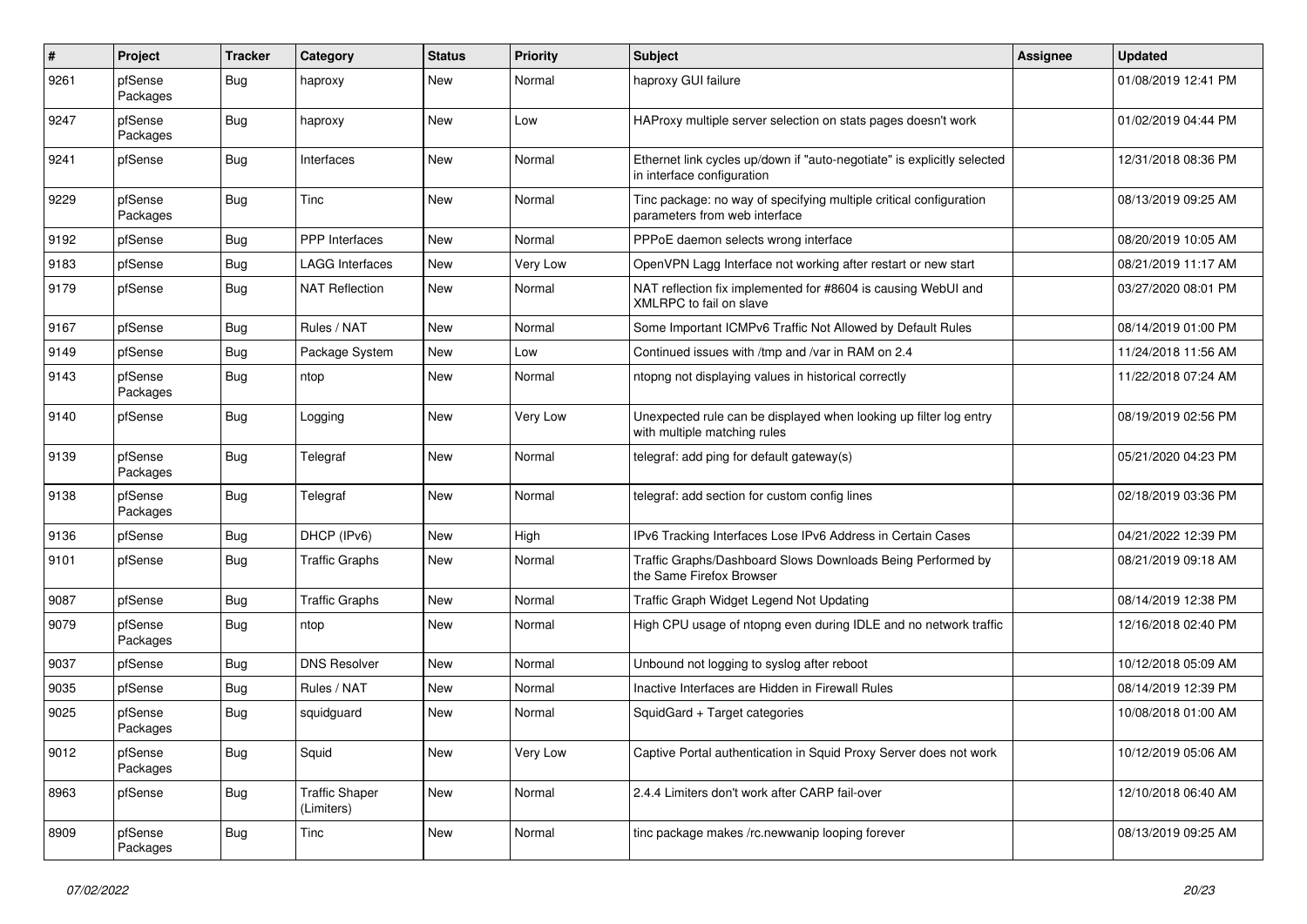| $\pmb{\#}$ | Project             | <b>Tracker</b> | Category                                        | <b>Status</b> | <b>Priority</b> | Subject                                                                                                                                    | <b>Assignee</b> | <b>Updated</b>      |
|------------|---------------------|----------------|-------------------------------------------------|---------------|-----------------|--------------------------------------------------------------------------------------------------------------------------------------------|-----------------|---------------------|
| 8902       | pfSense<br>Packages | Bug            | haproxy                                         | New           | Normal          | HAproxy package not use custom DNS for lookup on apply new<br>config                                                                       |                 | 09/16/2018 08:16 AM |
| 8846       | pfSense             | Bug            | Gateways                                        | New           | Low             | Misleading gateway error message adding/editing static routes<br>using a disabled interface                                                |                 | 08/21/2019 11:29 AM |
| 8831       | pfSense             | <b>Bug</b>     | IPv6 Router<br><b>Advertisements</b><br>(RADVD) | New           | Very High       | Radvd causes latency spikes                                                                                                                |                 | 04/19/2021 04:51 AM |
| 8820       | pfSense             | <b>Bug</b>     | Rules / NAT                                     | New           | Low             | System/Advanced/Misc - "Do not kill connections when schedule<br>expires" UN-checked still leaves existing connections open.               |                 | 07/28/2020 10:59 AM |
| 8804       | pfSense             | <b>Bug</b>     | PPP Interfaces                                  | New           | Normal          | Netgate SG-1000 PPPoE Keepalives not prioritized, internet drops                                                                           |                 | 08/20/2019 10:06 AM |
| 8770       | pfSense             | Bug            | Interfaces                                      | New           | Normal          | QinQ interfaces always show as active                                                                                                      |                 | 02/01/2020 09:47 AM |
| 8752       | pfSense<br>Packages | Bug            | squidguard                                      | New           | Normal          | For SquidGuard in "Common ACL" menu "Target Rules List"<br>"access" option always stays with default value '---' for my Target<br>category |                 | 08/06/2018 05:53 AM |
| 8711       | pfSense             | Bug            | <b>IGMP Proxy</b>                               | New           | Normal          | igmpproxy with PPPoE Interfaces                                                                                                            |                 | 07/28/2018 09:21 AM |
| 8705       | pfSense<br>Packages | <b>Bug</b>     | syslog-ng                                       | New           | Normal          | Syslog-NG error in latest snapshot                                                                                                         |                 | 07/27/2018 10:17 AM |
| 8686       | pfSense             | <b>Bug</b>     | <b>IPsec</b>                                    | New           | Normal          | IPsec VTI: Assigned interface firewall rules are never parsed                                                                              |                 | 02/10/2021 12:15 PM |
| 8614       | pfSense             | Bug            | DHCP (IPv4)                                     | New           | Normal          | Cannot remove Additional BOOTP/DHCP Options                                                                                                |                 | 08/21/2019 09:15 AM |
| 8589       | pfSense<br>Packages | Bug            | FreeRADIUS                                      | New           | Normal          | FreeRadius 0.15.5 2 ignoring tunnelled-reply=no                                                                                            |                 | 02/18/2019 03:40 PM |
| 8570       | pfSense             | Bug            | <b>XML Parser</b>                               | New           | Normal          | Empty (dn)shaper config gets populated with newline                                                                                        |                 | 08/20/2019 02:45 PM |
| 8567       | pfSense             | Bug            | CARP                                            | New           | Normal          | Using IPv6 VIP alias for services may affect CARP IPv6 VIP work                                                                            |                 | 06/12/2018 01:26 PM |
| 8566       | pfSense             | Bug            | CARP                                            | New           | Normal          | Wrong IPv6 source in NS request in case using of IPv6 alias                                                                                |                 | 06/12/2018 01:26 PM |
| 8560       | pfSense<br>Packages | Bug            | <b>ACME</b>                                     | New           | Normal          | ACME: can't update DNS records in DNSMadeEasy registar for<br>several domains with different API keys/ids                                  |                 | 06/08/2018 01:28 PM |
| 8526       | pfSense             | Bug            | Interfaces                                      | New           | Normal          | DHCP client ignores server replies when 802.1q tagging is used                                                                             |                 | 08/14/2019 10:52 AM |
| 8513       | pfSense<br>Packages | Bug            | FreeRADIUS                                      | New           | High            | Freeradius 3.x Idap problem                                                                                                                |                 | 02/18/2019 05:22 PM |
| 8512       | pfSense             | Bug            | PPP Interfaces                                  | New           | Normal          | PPPoE reconnect fails after interface flap                                                                                                 |                 | 08/20/2019 10:06 AM |
| 8500       | pfSense             | <b>Bug</b>     | Dynamic DNS                                     | New           | Low             | Incorrect categorization of status/info messages from phpDynDNS                                                                            |                 | 08/16/2019 12:50 PM |
| 8464       | pfSense             | <b>Bug</b>     | Wireless                                        | New           | Very Low        | Wireless USB card does not connect to WiFi automatically after<br>reboot/halt                                                              |                 | 06/19/2020 03:44 AM |
| 8454       | pfSense<br>Packages | Bug            | arpwatch                                        | New           | Very Low        | Arpwatch package break email notifications from other sources                                                                              |                 | 06/23/2022 07:49 PM |
| 8438       | pfSense<br>Packages | <b>Bug</b>     | haproxy                                         | New           | High            | haproxy: can't use ACL for cert with http-response actions                                                                                 |                 | 05/24/2018 01:12 PM |
| 8435       | pfSense             | <b>Bug</b>     | Interfaces                                      | New           | Normal          | DHCPv6 unusable in certain circumstances (US AT&T Fiber, etc.)                                                                             |                 | 08/14/2019 10:52 AM |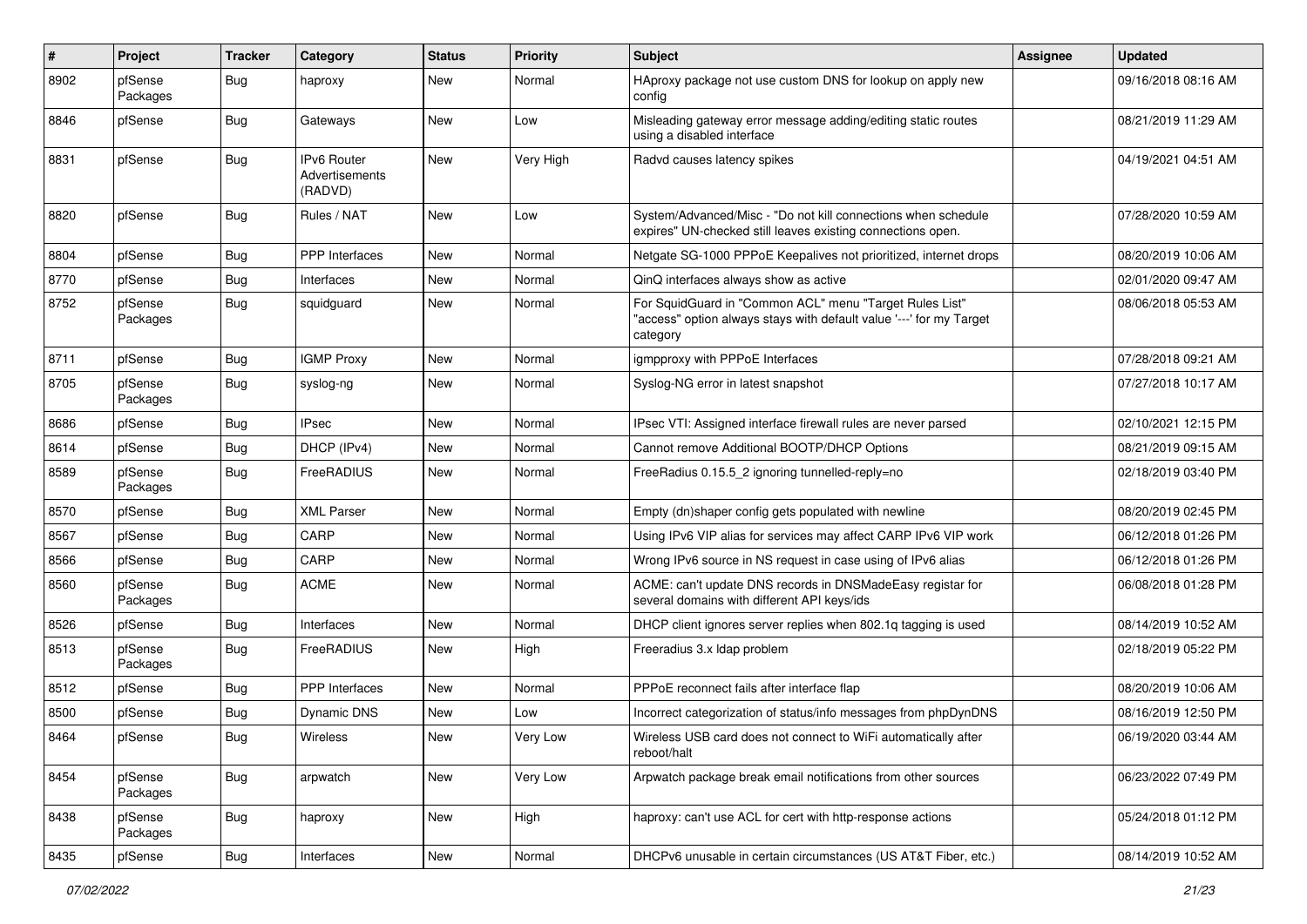| #    | Project             | <b>Tracker</b> | Category                        | <b>Status</b> | Priority | <b>Subject</b>                                                                                                                                                                | <b>Assignee</b> | <b>Updated</b>      |
|------|---------------------|----------------|---------------------------------|---------------|----------|-------------------------------------------------------------------------------------------------------------------------------------------------------------------------------|-----------------|---------------------|
| 8432 | pfSense             | <b>Bug</b>     | Dynamic DNS                     | New           | Normal   | Dynamic DNS Client gives an error that it can't find IPv6 address<br>when WAN interface is a LAGG                                                                             |                 | 09/17/2020 05:23 AM |
| 8419 | pfSense             | <b>Bug</b>     | Web Interface                   | New           | Normal   | webgui, when menubar is fixed to the top of the screen, the last<br>items of long menus cannot be seen/used.                                                                  |                 | 07/19/2018 03:10 PM |
| 8406 | pfSense             | <b>Bug</b>     | <b>Dynamic DNS</b>              | New           | Normal   | DDNS IPV6 Cloudflare Client does not detect PPOE address                                                                                                                      |                 | 03/31/2018 11:56 AM |
| 8401 | pfSense             | <b>Bug</b>     | Installer                       | New           | Normal   | Issues related to keys representing alphabetic characters specific to<br>Scandinavian languages and to some other keys.                                                       |                 | 03/30/2018 11:06 AM |
| 8343 | pfSense             | <b>Bug</b>     | Gateways                        | New           | Normal   | Gateway Routes (Default Routes) not removed in Kernel when<br>removed from GUI                                                                                                |                 | 05/14/2020 01:22 AM |
| 8335 | pfSense             | <b>Bug</b>     | <b>LAGG Interfaces</b>          | New           | Normal   | System hang with LACP downlink to UniFi switch                                                                                                                                |                 | 08/21/2019 11:18 AM |
| 8325 | pfSense             | <b>Bug</b>     | UPnP/NAT-PMP                    | New           | Normal   | UPnP not available for pppoe-Clients                                                                                                                                          |                 | 11/15/2020 10:33 AM |
| 8313 | pfSense             | Bug            | Notifications                   | New           | Normal   | STARTTLS auto detection not working                                                                                                                                           |                 | 04/21/2022 12:39 PM |
| 8295 | pfSense<br>Packages | <b>Bug</b>     | syslog-ng                       | New           | Normal   | syslog-ng logrotates tls files                                                                                                                                                |                 | 02/14/2018 06:12 AM |
| 8285 | pfSense             | <b>Bug</b>     | Web Interface                   | New           | Normal   | Actions on stale data may result in catastrophic results                                                                                                                      |                 | 01/16/2018 08:08 PM |
| 8264 | pfSense<br>Packages | <b>Bug</b>     | FreeRADIUS                      | New           | Normal   | Radiusd restart on WAN change results in freeradius not running<br>(and possible solution)                                                                                    |                 | 04/21/2022 12:39 PM |
| 8263 | pfSense             | Bug            | <b>Traffic Shaper</b><br>(ALTQ) | New           | Normal   | Cannot create a nonlinear `Link Share` service curve because of:<br>"the sum of the child bandwidth higher than parent"                                                       |                 | 11/05/2020 07:31 AM |
| 8233 | pfSense             | <b>Bug</b>     | <b>NAT Reflection</b>           | New           | Very Low | NAT reflection back to originating host broken when using<br><b>FQDN-based IP aliases</b>                                                                                     |                 | 08/21/2019 10:53 AM |
| 8229 | pfSense<br>Packages | <b>Bug</b>     | syslog-ng                       | New           | Normal   | syslog-ng stops parsing logs after logrotate run                                                                                                                              |                 | 01/26/2018 12:00 PM |
| 8213 | pfSense<br>Packages | <b>Bug</b>     | haproxy                         | New           | Normal   | acl src file not populated from alias                                                                                                                                         |                 | 12/21/2017 02:02 PM |
| 8207 | pfSense             | <b>Bug</b>     | <b>Operating System</b>         | New           | Normal   | 2.4 cannot boot as a Xen VM with more than 7 NICs                                                                                                                             |                 | 06/25/2022 05:42 PM |
| 8197 | pfSense<br>Packages | <b>Bug</b>     | <b>BIND</b>                     | New           | Normal   | BIND UI fails to properly update zone with inline DNSSEC signing<br>enabled                                                                                                   |                 | 02/18/2019 05:23 PM |
| 8180 | pfSense<br>Packages | <b>Bug</b>     | syslog-ng                       | New           | Normal   | syslog-ng default log file                                                                                                                                                    |                 | 01/16/2018 12:53 PM |
| 8177 | pfSense             | <b>Bug</b>     | Package System                  | New           | Normal   | '/xsl/package.xsl" is referenced in package XML files but not on<br>the firewall                                                                                              |                 | 08/14/2019 09:56 AM |
| 8176 | pfSense             | <b>Bug</b>     | Package System                  | New           | Normal   | /schema/packages.dtd -- referenced in *xml, but missing?                                                                                                                      |                 | 12/09/2017 06:52 PM |
| 8158 | pfSense             | <b>Bug</b>     | Interfaces                      | New           | High     | IPv6 Track Interface issue with more than one WAN-Gateway and a<br>number of internal interfaces at least track interface from one<br>interface does not work on regular base |                 | 12/03/2017 09:00 AM |
| 8157 | pfSense             | <b>Bug</b>     | Dashboard                       | New           | Very Low | Traffic Graph clutter from time to time                                                                                                                                       |                 | 12/03/2017 06:40 AM |
| 8130 | pfSense             | <b>Bug</b>     | <b>Traffic Graphs</b>           | New           | Normal   | Status - Monitoring - Area chart displays traffic data differently than<br>Line or Bar charts                                                                                 |                 | 11/26/2017 01:40 PM |